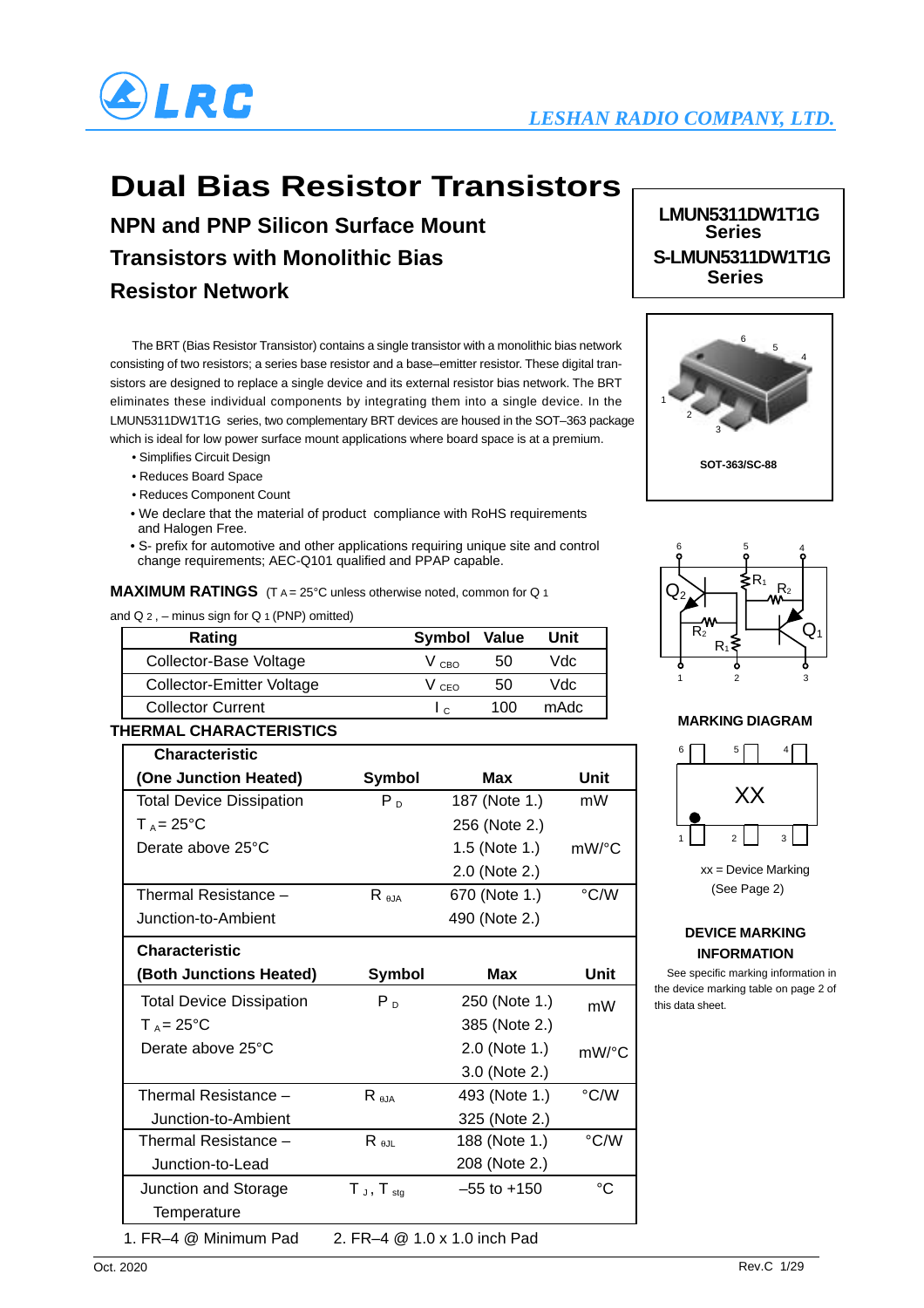

| <b>Device</b>  | Package | <b>Marking</b> | R1(K)        | R2(K)        | <b>Shipping</b> |
|----------------|---------|----------------|--------------|--------------|-----------------|
| LMUN5311DW1T1G | SOT-363 | 11             | 10           | 10           | 3000/Tape&Reel  |
| LMUN5311DW1T3G | SOT-363 | 11             | 10           | 10           | 10000/Tape&Reel |
| LMUN5312DW1T1G | SOT-363 | 12             | 22           | 22           | 3000/Tape&Reel  |
| LMUN5312DW1T3G | SOT-363 | 12             | 22           | 22           | 10000/Tape&Reel |
| LMUN5313DW1T1G | SOT-363 | 13             | 47           | 47           | 3000/Tape&Reel  |
| LMUN5313DW1T3G | SOT-363 | 13             | 47           | 47           | 10000/Tape&Reel |
| LMUN5314DW1T1G | SOT-363 | 14             | 10           | 47           | 3000/Tape&Reel  |
| LMUN5314DW1T3G | SOT-363 | 14             | 10           | 47           | 10000/Tape&Reel |
| LMUN5315DW1T1G | SOT-363 | 15             | 10           | $\infty$     | 3000/Tape&Reel  |
| LMUN5315DW1T3G | SOT-363 | 15             | 10           | $\infty$     | 10000/Tape&Reel |
| LMUN5316DW1T1G | SOT-363 | 16             | 4.7          | $\infty$     | 3000/Tape&Reel  |
| LMUN5316DW1T3G | SOT-363 | 16             | 4.7          | $\infty$     | 10000/Tape&Reel |
| LMUN5330DW1T1G | SOT-363 | 30             | $\mathbf{1}$ | $\mathbf{1}$ | 3000/Tape&Reel  |
| LMUN5330DW1T3G | SOT-363 | 30             | $\mathbf{1}$ | $\mathbf{1}$ | 10000/Tape&Reel |
| LMUN5331DW1T1G | SOT-363 | 31             | 2.2          | 2.2          | 3000/Tape&Reel  |
| LMUN5331DW1T3G | SOT-363 | 31             | 2.2          | 2.2          | 10000/Tape&Reel |
| LMUN5332DW1T1G | SOT-363 | 32             | 4.7          | 4.7          | 3000/Tape&Reel  |
| LMUN5332DW1T3G | SOT-363 | 32             | 4.7          | 4.7          | 10000/Tape&Reel |
| LMUN5333DW1T1G | SOT-363 | 33             | 4.7          | 47           | 3000/Tape&Reel  |
| LMUN5333DW1T3G | SOT-363 | 33             | 4.7          | 47           | 10000/Tape&Reel |
| LMUN5334DW1T1G | SOT-363 | 34             | 22           | 47           | 3000/Tape&Reel  |
| LMUN5334DW1T3G | SOT-363 | 34             | 22           | 47           | 10000/Tape&Reel |
| LMUN5335DW1T1G | SOT-363 | 35             | 2.2          | 47           | 3000/Tape&Reel  |
| LMUN5335DW1T3G | SOT-363 | 35             | 2.2          | 47           | 10000/Tape&Reel |

### **ORDERING, SHIPPING, DEVICE MARKING AND RESISTOR VALUES**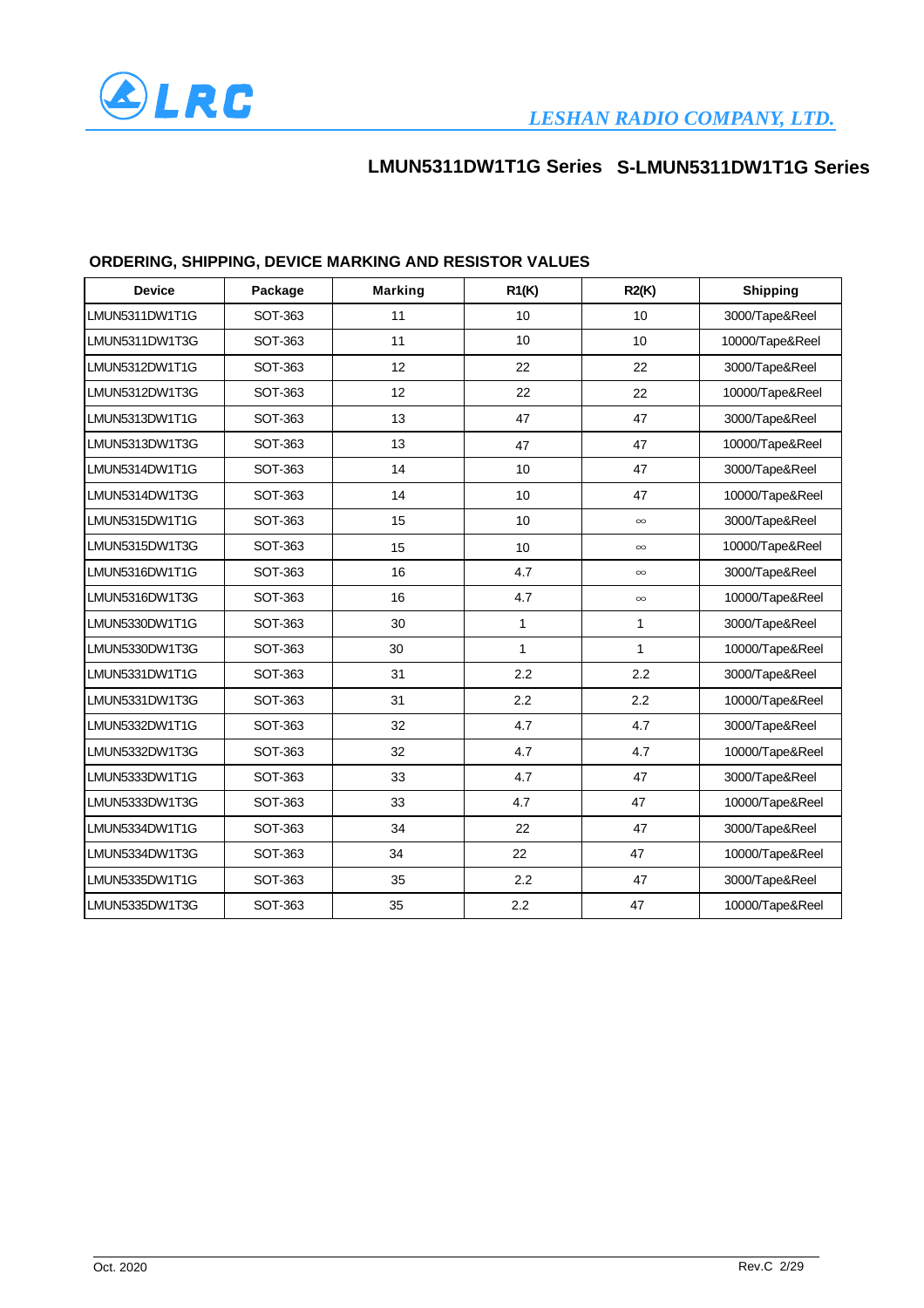

### *LESHAN RADIO COMPANY, LTD.*

### **LMUN5311DW1T1G Series S-LMUN5311DW1T1G Series**

#### **ELECTRICAL CHARACTERISTICS**

(T<sub>A</sub> = 25°C unless otherwise noted, common for  $Q_1$  and  $Q_2$ , − minus sign for  $Q_1$  (PNP) omitted) (Continued)

| Characteristic                                                                                                                                                                                                                                                                                         |                                                                                                                                                                                                                      | Symbol                         | Min                                                                                  | <b>Typ</b>                                                                         | Max                                                                               | Unit |
|--------------------------------------------------------------------------------------------------------------------------------------------------------------------------------------------------------------------------------------------------------------------------------------------------------|----------------------------------------------------------------------------------------------------------------------------------------------------------------------------------------------------------------------|--------------------------------|--------------------------------------------------------------------------------------|------------------------------------------------------------------------------------|-----------------------------------------------------------------------------------|------|
| <b>ON CHARACTERISTICS (Note 4)</b>                                                                                                                                                                                                                                                                     |                                                                                                                                                                                                                      |                                |                                                                                      |                                                                                    |                                                                                   |      |
| <b>DC Current Gain</b><br>$(V_{CE} = 10 V, I_C = 5.0 mA)$                                                                                                                                                                                                                                              | LMUN5311DW1T1G<br>LMUN5312DW1T1G<br>LMUN5313DW1T1G<br>LMUN5314DW1T1G<br>LMUN5315DW1T1G<br>LMUN5316DW1T1G<br>LMUN5330DW1T1G<br>LMUN5331DW1T1G<br>LMUN5332DW1T1G<br>LMUN5333DW1T1G<br>LMUN5334DW1T1G<br>LMUN5335DW1T1G | $h_{FE}$                       | 35<br>60<br>80<br>80<br>160<br>160<br>3.0<br>8.0<br>15<br>80<br>80<br>80             | 60<br>100<br>140<br>140<br>350<br>350<br>5.0<br>15<br>30<br>200<br>150<br>140      | $\qquad \qquad -$                                                                 |      |
| <b>Collector-Emitter Saturation Voltage</b><br>$(I_C = 10 \text{ mA}, I_B = 0.3 \text{ mA})$<br>$(I_C = 10 \text{ mA}, I_B = 5 \text{ mA})$ LMUN5330DW1T1G/LMUN5331DW1T1G<br>$(I_C = 10 \text{ mA}, I_B = 1 \text{ mA})$ LMUN5315DW1T1G/LMUN5316DW1T1G<br>LMUN5332DW1T1G/LMUN5333DW1T1G/LMUN5334DW1T1G |                                                                                                                                                                                                                      | $V_{CE(sat)}$                  |                                                                                      |                                                                                    | 0.25                                                                              | Vdc  |
| Output Voltage (on)<br>$(V_{CC} = 5.0 V, V_B = 2.5 V, R_L = 1.0 k\Omega)$<br>$(V_{CC} = 5.0 V, V_B = 3.5 V, R_L = 1.0 k\Omega)$                                                                                                                                                                        | LMUN5311DW1T1G<br>LMUN5312DW1T1G<br>LMUN5314DW1T1G<br>LMUN5315DW1T1G<br>LMUN5316DW1T1G<br>LMUN5330DW1T1G<br>LMUN5331DW1T1G<br>LMUN5332DW1T1G<br>LMUN5333DW1T1G<br>LMUN5334DW1T1G<br>LMUN5335DW1T1G<br>LMUN5313DW1T1G | VOL                            | $\overline{\phantom{0}}$<br>$\equiv$                                                 |                                                                                    | 0.2<br>0.2<br>0.2<br>0.2<br>0.2<br>0.2<br>0.2<br>0.2<br>0.2<br>0.2<br>0.2<br>0.2  | Vdc  |
| Output Voltage (off)<br>$(V_{\rm CC} = 5.0 \text{ V}, V_{\rm B} = 0.5 \text{ V}, R_{\rm L} = 1.0 \text{ k}\Omega)$<br>$(V_{\rm CC} = 5.0 V, V_{\rm B} = 0.050 V, R_{\rm L} = 1.0 k\Omega)$<br>$(V_{\rm CC} = 5.0 \text{ V}, V_{\rm B} = 0.25 \text{ V}, R_{\rm I} = 1.0 \text{ k}\Omega)$              | LMUN5330DW1T1G<br>LMUN5315DW1T1G<br>LMUN5316DW1T1G<br>LMUN5333DW1T1G                                                                                                                                                 | V <sub>OH</sub>                | 4.9                                                                                  |                                                                                    | $\qquad \qquad -$                                                                 | Vdc  |
| <b>Input Resistor</b>                                                                                                                                                                                                                                                                                  | LMUN5311DW1T1G<br>LMUN5312DW1T1G<br>LMUN5313DW1T1G<br>LMUN5314DW1T1G<br>LMUN5315DW1T1G<br>LMUN5316DW1T1G<br>LMUN5330DW1T1G<br>LMUN5331DW1T1G<br>LMUN5332DW1T1G<br>LMUN5333DW1T1G<br>LMUN5334DW1T1G<br>LMUN5335DW1T1G | R1                             | 7.0<br>15.4<br>32.9<br>7.0<br>7.0<br>3.3<br>0.7<br>1.5<br>3.3<br>3.3<br>15.4<br>1.54 | 10<br>22<br>47<br>10<br>10<br>4.7<br>1.0<br>$2.2\,$<br>4.7<br>4.7<br>22<br>$2.2\,$ | 13<br>28.6<br>61.1<br>13<br>13<br>6.1<br>1.3<br>2.9<br>6.1<br>6.1<br>28.6<br>2.86 | kΩ   |
| Resistor RatioLMUN5311DW1T1G/LMUN5312DW1T1G/LMUN5313DW1T1G<br>LMUN5314DW1T1G<br>LMUN5315DW1T1G/LMUN5316DW1T1G<br>LMUN5330DW1T1G/LMUN5331DW1T1G/LMUN5332DW1T1G<br>LMUN5333DW1T1G<br>LMUN5334DW1T1G<br>LMUN5335DW1T1G                                                                                    |                                                                                                                                                                                                                      | R <sub>1</sub> /R <sub>2</sub> | 0.8<br>0.17<br>0.8<br>0.055<br>0.38<br>0.038                                         | 1.0<br>0.21<br>1.0<br>0.1<br>0.47<br>0.047                                         | 1.2<br>0.25<br>1.2<br>0.185<br>0.56<br>0.056                                      |      |

4. Pulse Test: Pulse Width <  $300 \mu s$ , Duty Cycle <  $2.0\%$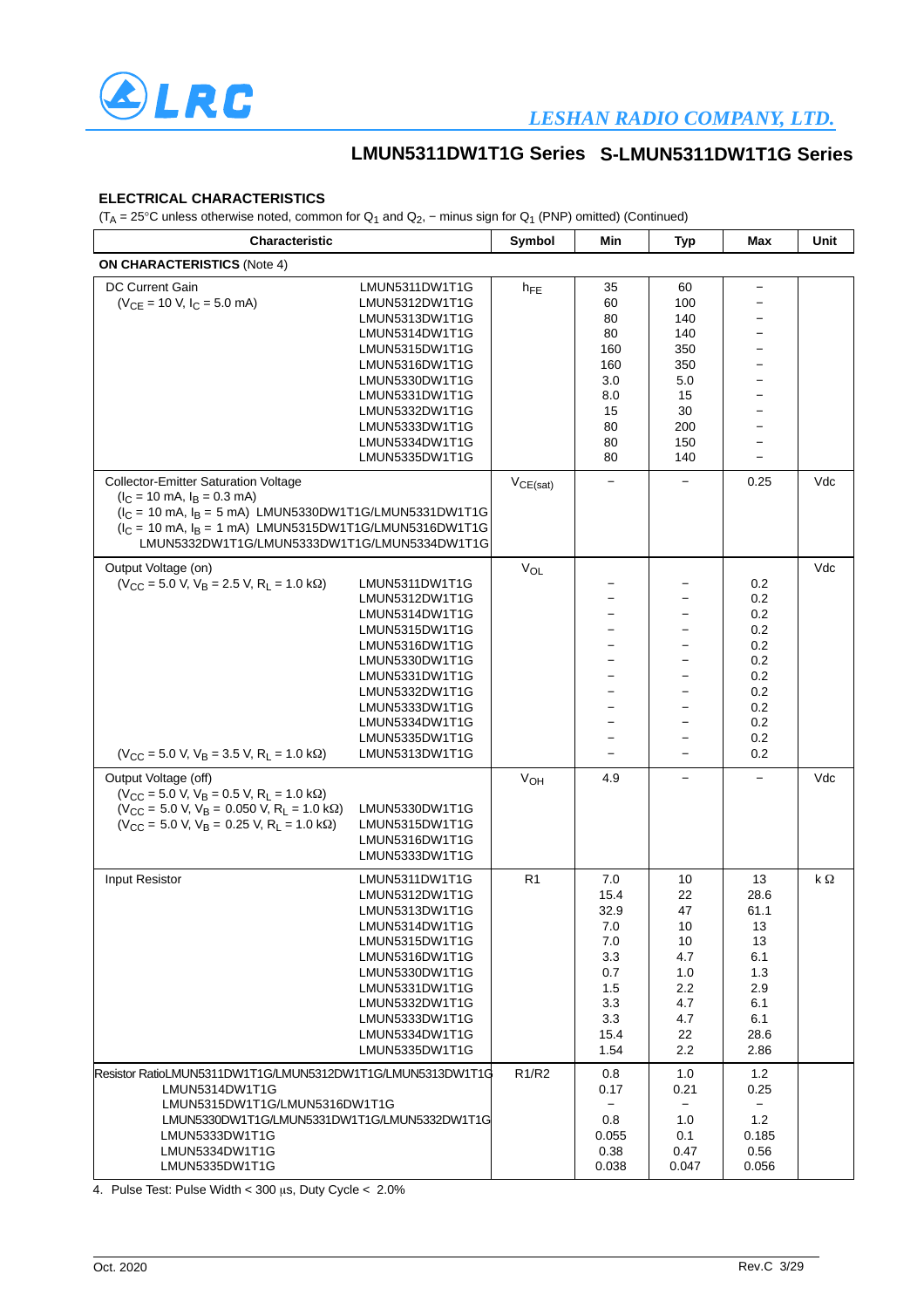

#### **ELECTRICAL CHARACTERISTICS**

(T<sub>A</sub> = 25°C unless otherwise noted, common for  $Q_1$  and  $Q_2$ , – minus sign for  $Q_1$  (PNP) omitted)

| <b>Characteristic</b>                                                      |                                                                                                                                                                                                                      | Symbol           | Min | <b>Typ</b> | Max                                                                         | Unit |
|----------------------------------------------------------------------------|----------------------------------------------------------------------------------------------------------------------------------------------------------------------------------------------------------------------|------------------|-----|------------|-----------------------------------------------------------------------------|------|
| <b>OFF CHARACTERISTICS</b>                                                 |                                                                                                                                                                                                                      |                  |     |            |                                                                             |      |
| Collector-Base Cutoff Current ( $V_{CB}$ = 50 V, $I_F$ = 0)                |                                                                                                                                                                                                                      | I <sub>CBO</sub> |     |            | 100                                                                         | nAdc |
| Collector-Emitter Cutoff Current ( $V_{CF}$ = 50 V, $I_B$ = 0)             |                                                                                                                                                                                                                      | <sup>I</sup> CEO |     |            | 500                                                                         | nAdc |
| <b>Emitter-Base Cutoff Current</b><br>$(V_{FR} = 6.0 V, I_C = 0)$          | LMUN5311DW1T1G<br>LMUN5312DW1T1G<br>LMUN5313DW1T1G<br>LMUN5314DW1T1G<br>LMUN5315DW1T1G<br>LMUN5316DW1T1G<br>LMUN5330DW1T1G<br>LMUN5331DW1T1G<br>LMUN5332DW1T1G<br>LMUN5333DW1T1G<br>LMUN5334DW1T1G<br>LMUN5335DW1T1G | <b>LEBO</b>      |     |            | 0.5<br>0.2<br>0.1<br>0.2<br>0.9<br>1.9<br>4.3<br>2.3<br>1.5<br>0.18<br>0.13 | mAdc |
| Collector-Base Breakdown Voltage ( $I_C = 10 \mu A$ , $I_E = 0$ )          |                                                                                                                                                                                                                      | $V_{(BR)CBO}$    | 50  |            | 0.2                                                                         | Vdc  |
| Collector-Emitter Breakdown Voltage (Note 3) ( $I_C = 2.0$ mA, $I_B = 0$ ) |                                                                                                                                                                                                                      | $V_{(BR)CEO}$    | 50  |            |                                                                             | Vdc  |

3. Pulse Test: Pulse Width < 300  $\mu$ s, Duty Cycle < 2.0%



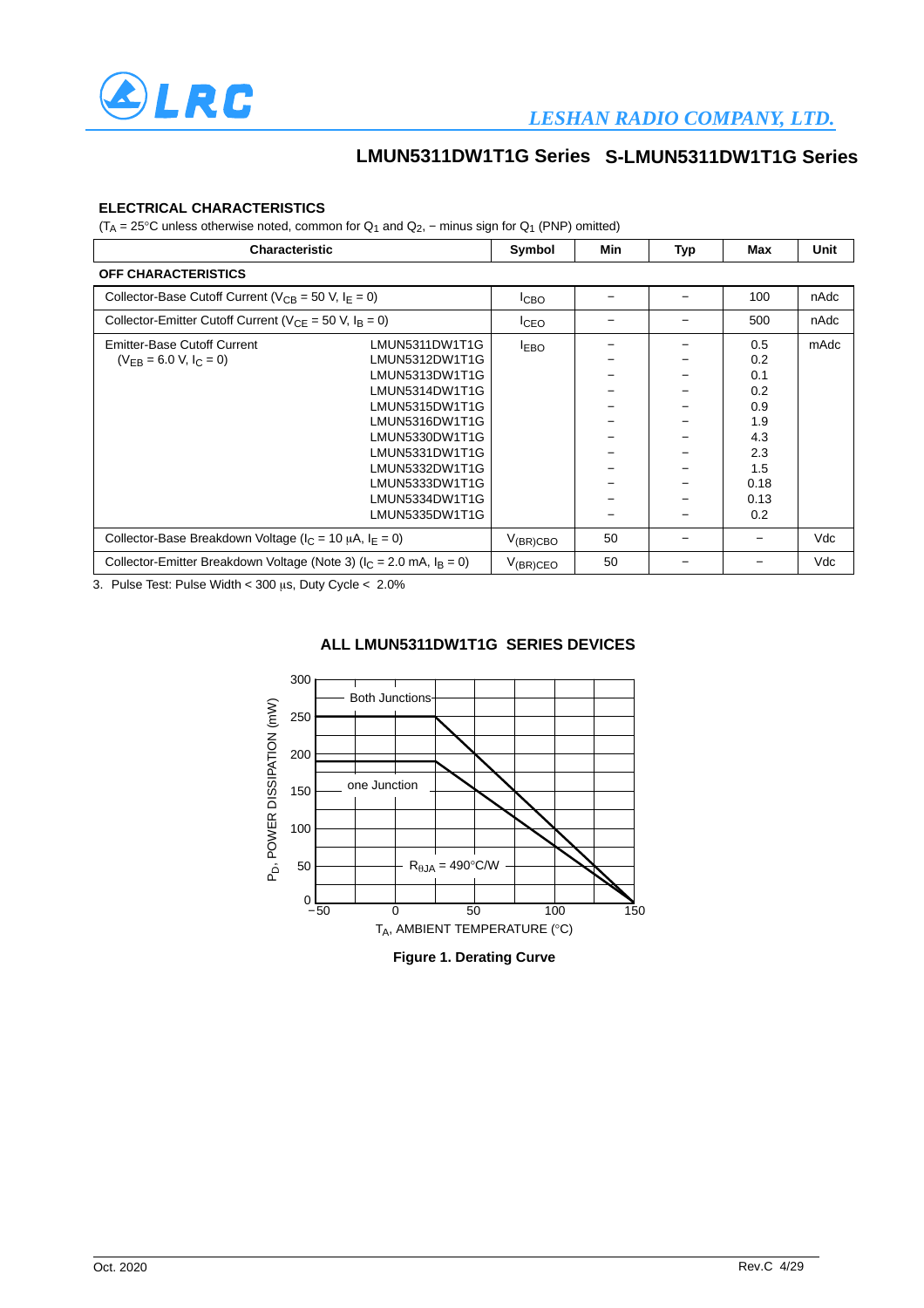

### *LESHAN RADIO COMPANY, LTD.*

### **LMUN5311DW1T1G Series S-LMUN5311DW1T1G Series**



#### **TYPICAL ELECTRICAL CHARACTERISTICS − LMUN5311DW1T1G NPN TRANSISTOR**



40 50

0 20 30 10

1

 $0.1 \frac{L}{0}$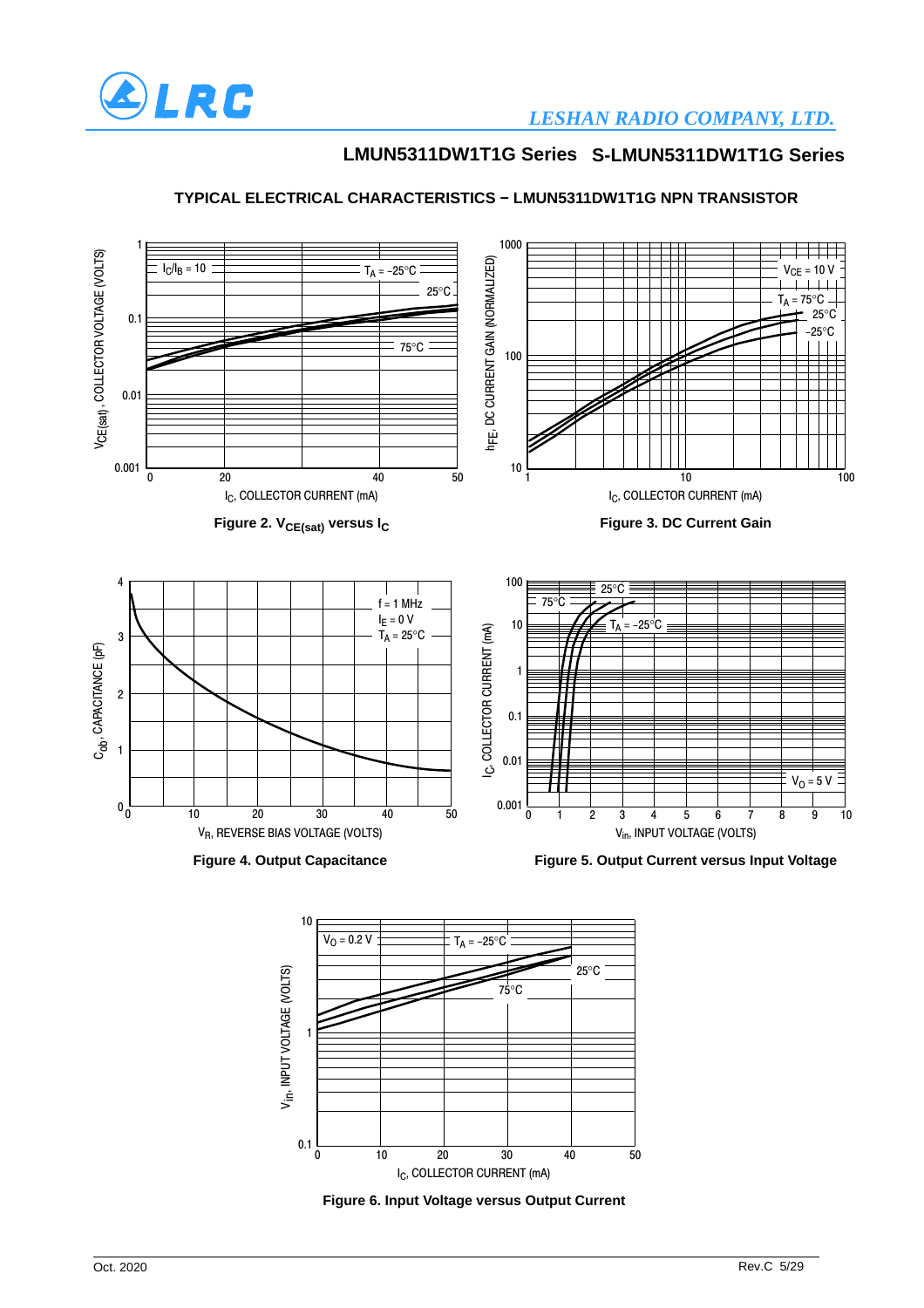



#### **TYPICAL ELECTRICAL CHARACTERISTICS − LMUN5311DW1T1G PNP TRANSISTOR**

**Figure 11. Input Voltage versus Output Current** I<sub>C</sub>, COLLECTOR CURRENT (mA)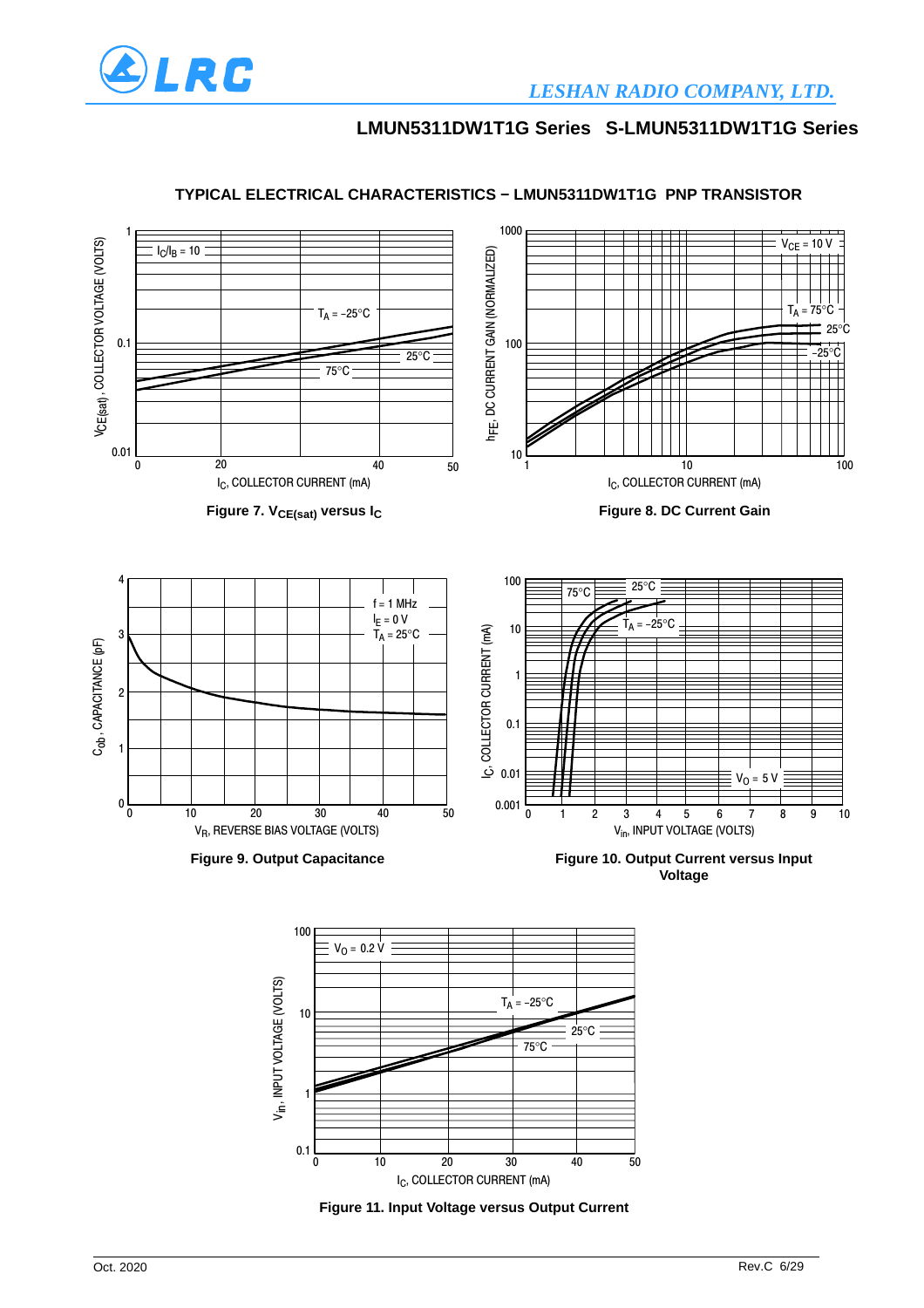



I<sub>C</sub>, COLLECTOR CURRENT (mA)

**Figure 16. Input Voltage versus Output Current**

10 20 30 40 50

### **TYPICAL ELECTRICAL CHARACTERISTICS − LMUN5312DW1T1G NPN TRANSISTOR**

0 0.1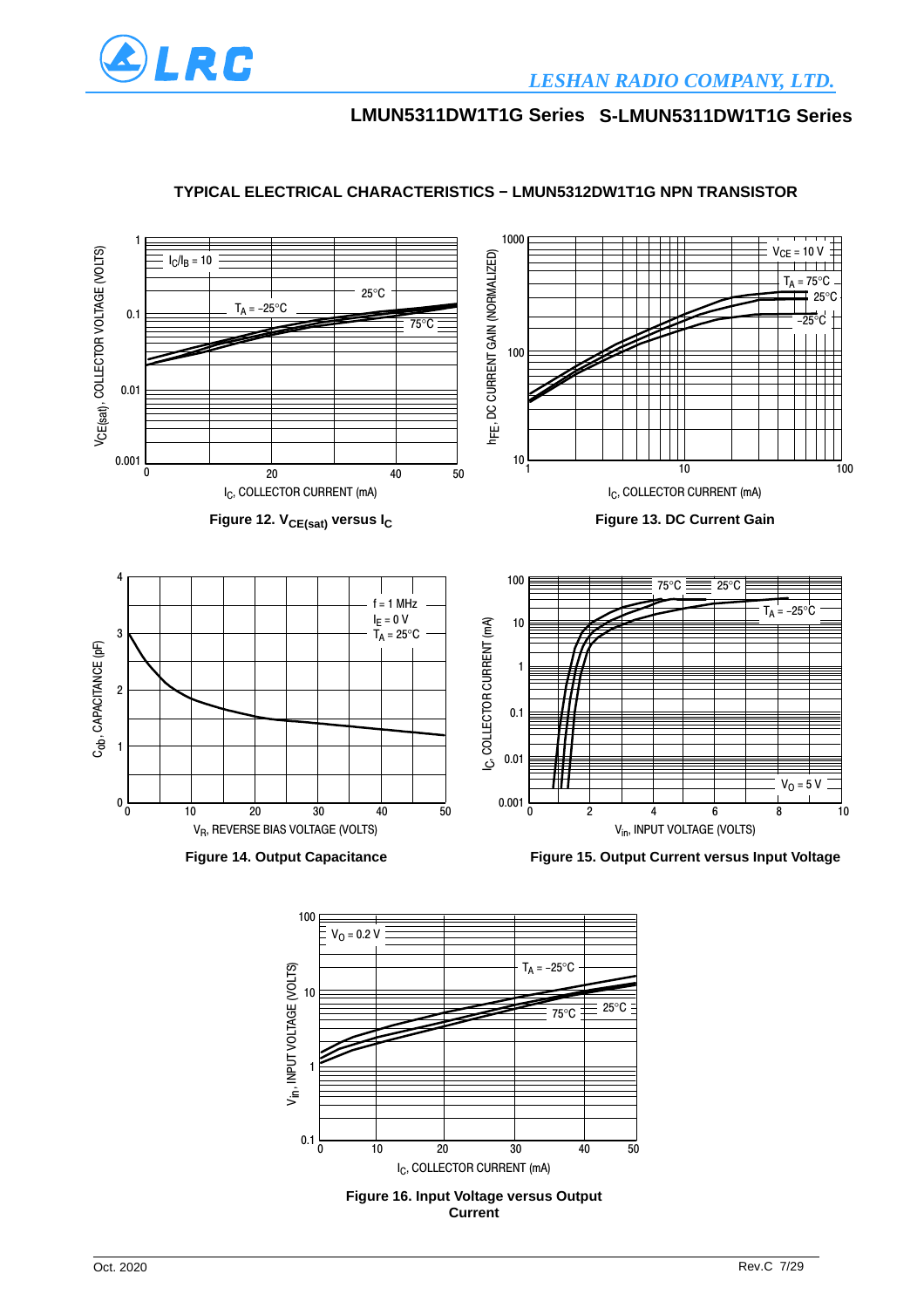



### **TYPICAL ELECTRICAL CHARACTERISTICS − LMUN5312DW1T1G PNP TRANSISTOR**



30

 $\overline{40}$ 

50

 $\overline{20}$ 

 $0.1 \frac{1}{0}$   $10$   $20$   $30$ 

0 10 -

-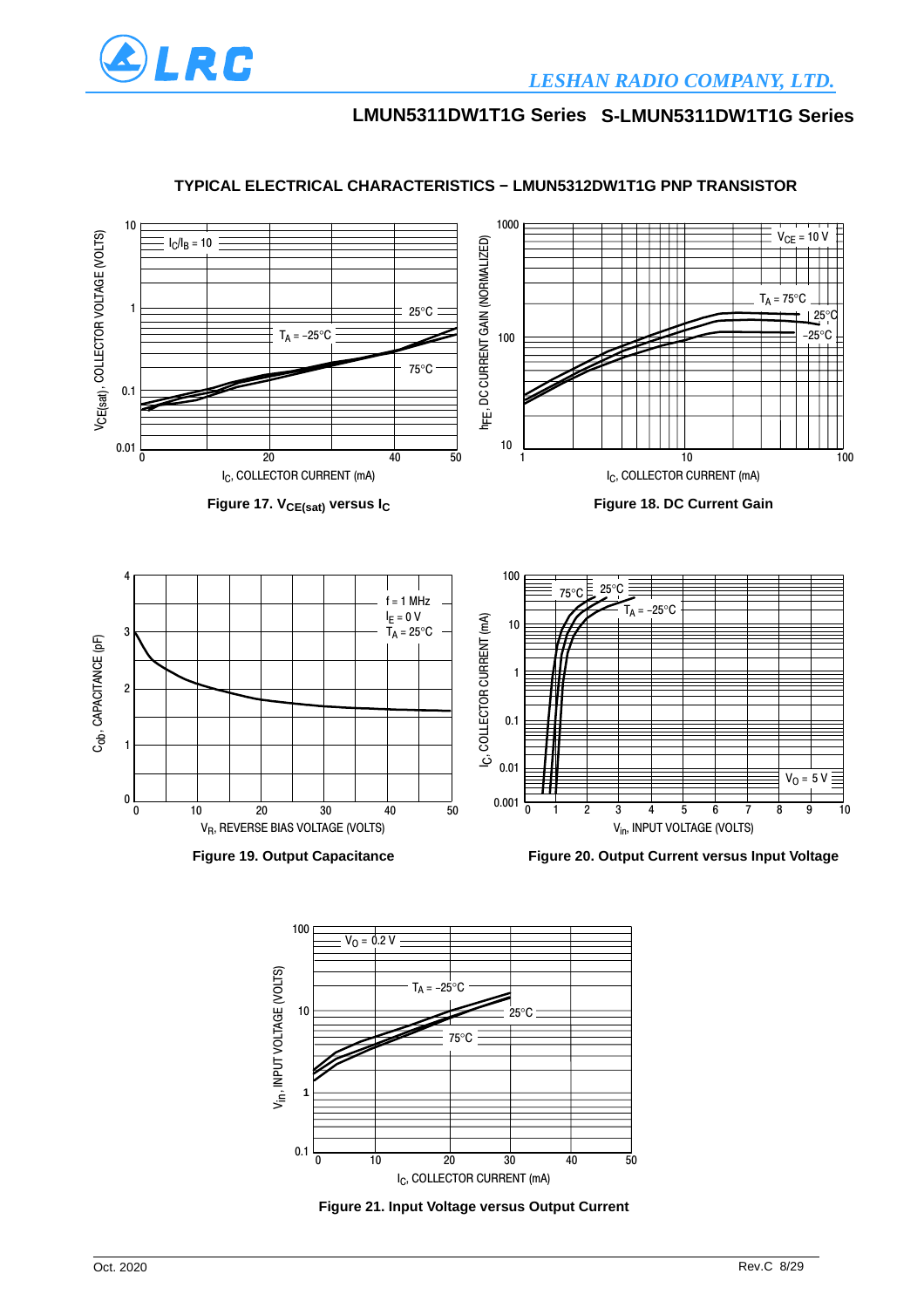



#### **TYPICAL ELECTRICAL CHARACTERISTICS − LMUN5313DW1T1G NPN TRANSISTOR**



**Figure 26. Input Voltage versus Output Current**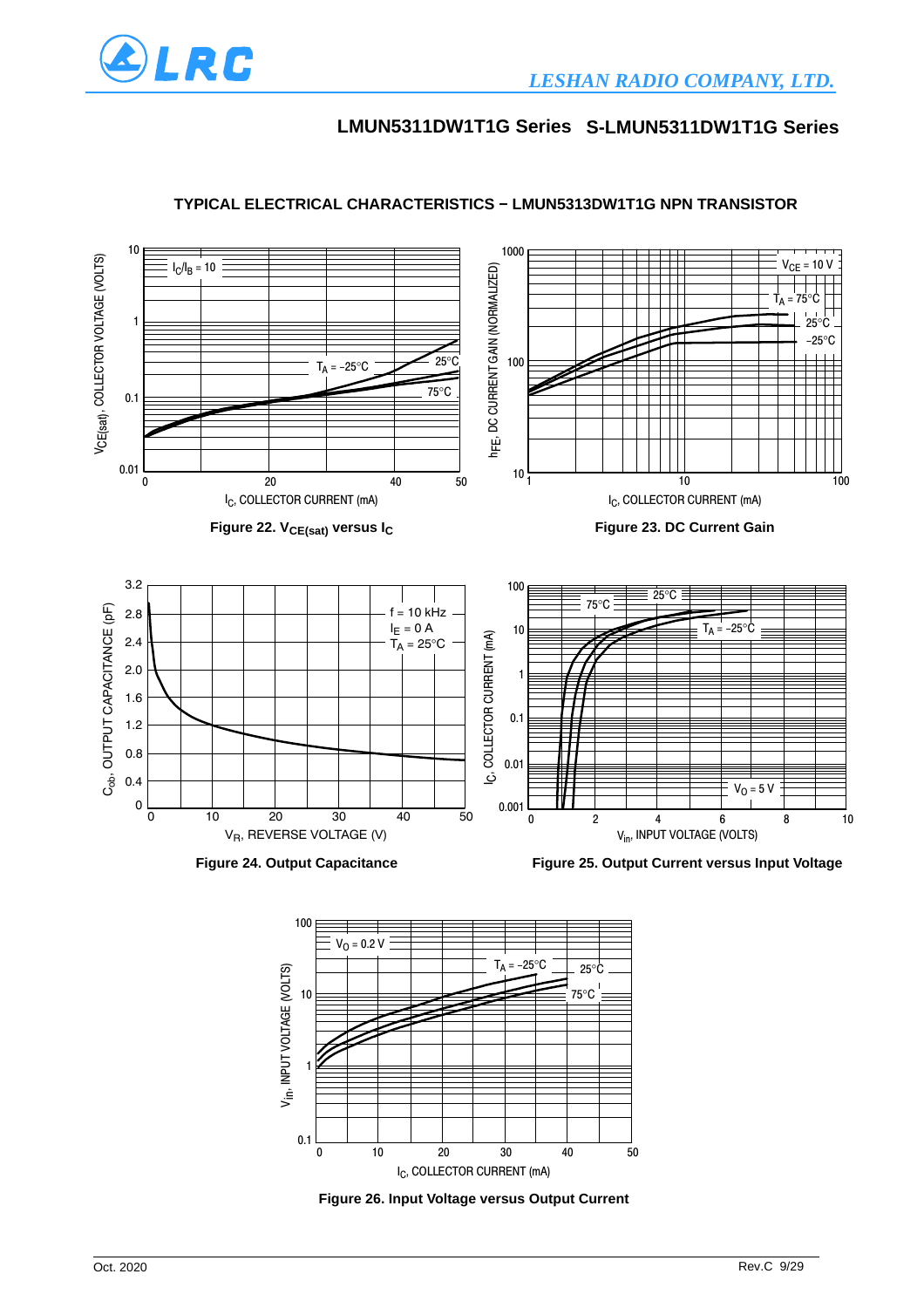



#### **TYPICAL ELECTRICAL CHARACTERISTICS − LMUN5313DW1T1G PNP TRANSISTOR**

**Figure 31. Input Voltage versus Output Current** I<sub>C</sub>, COLLECTOR CURRENT (mA)

 $\overline{30}$ 

40

-50

 $\overline{20}$ 

 $0.1 \overline{0}$  10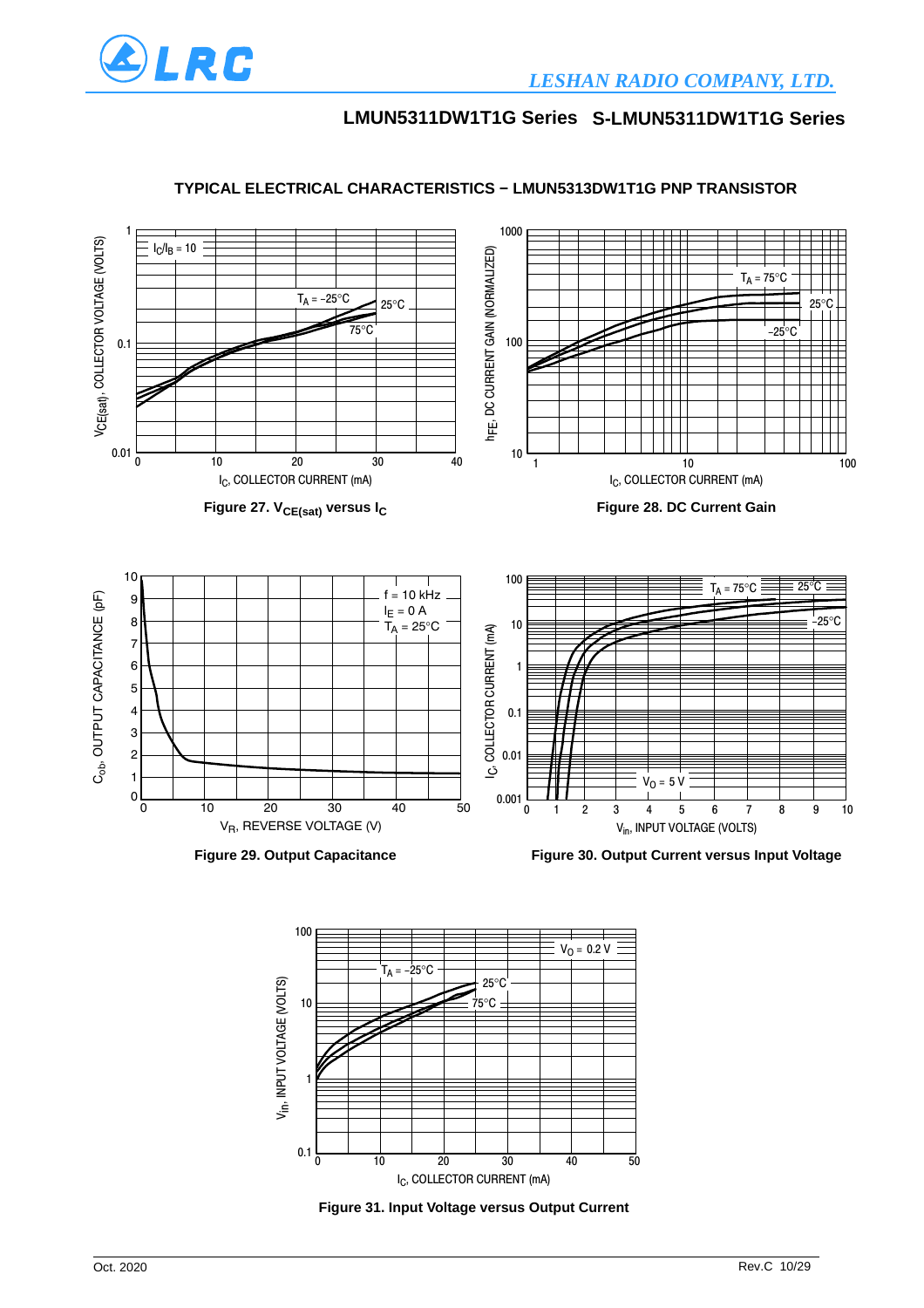



0 10 20 30 40 50

**Figure 36. Input Voltage versus Output Current** I<sub>C</sub>, COLLECTOR CURRENT (mA)

#### **TYPICAL ELECTRICAL CHARACTERISTICS − LMUN5314DW1T1G NPN TRANSISTOR**

 $0.1\frac{L}{0}$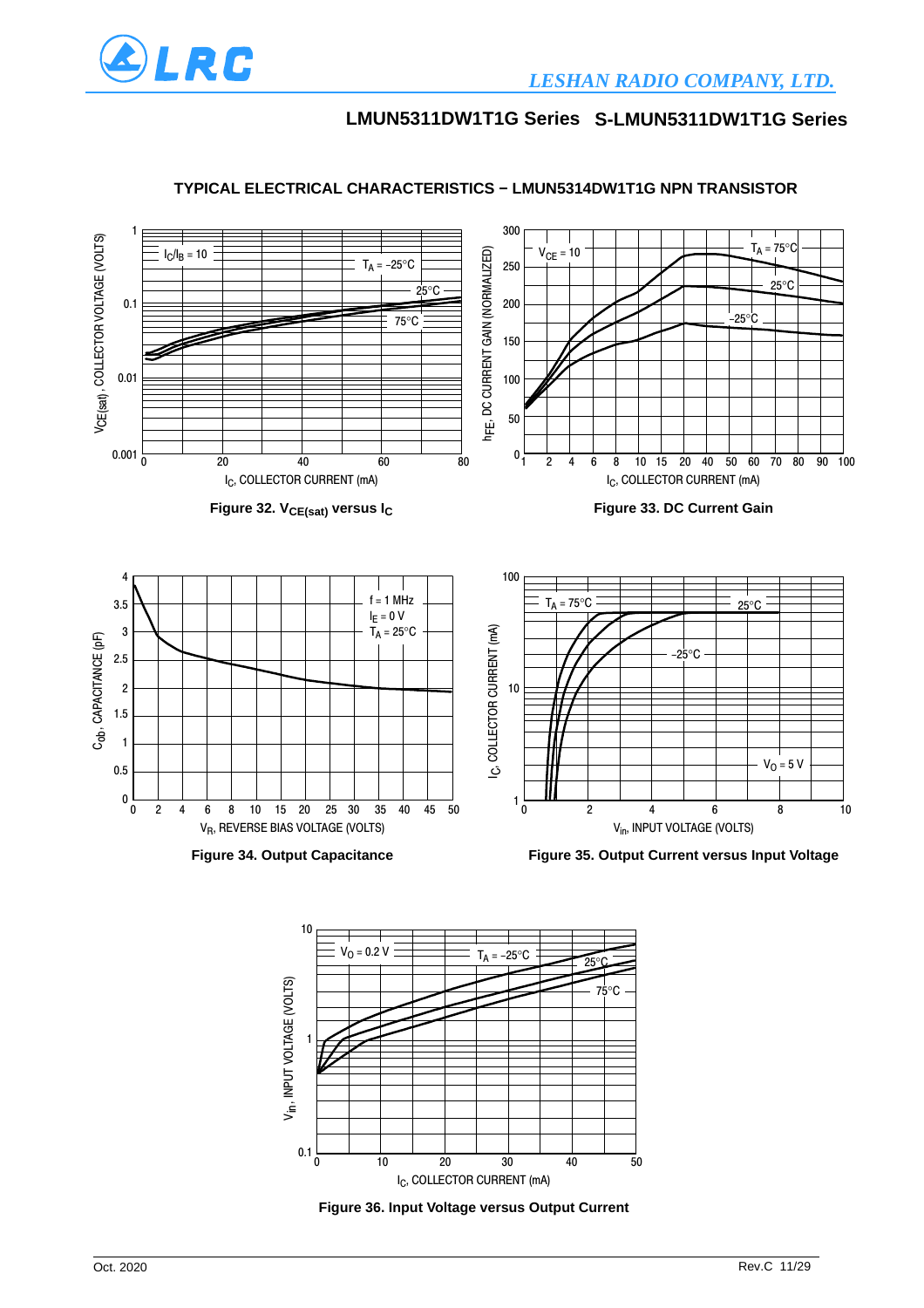



#### **TYPICAL ELECTRICAL CHARACTERISTICS − LMUN5314DW1T1G PNP TRANSISTOR**



**Figure 41. Input Voltage versus Output Current**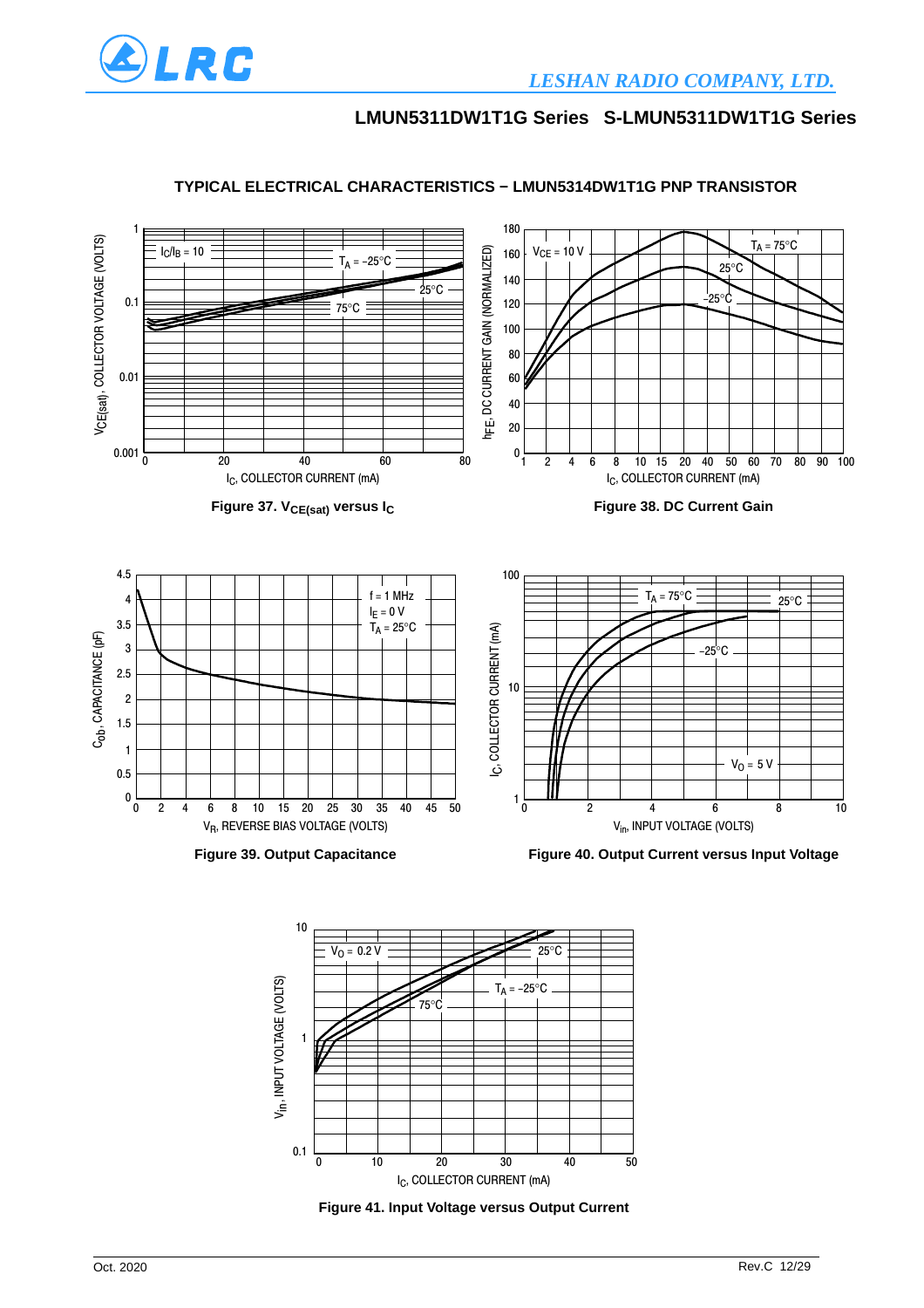



#### **TYPICAL ELECTRICAL CHARACTERISTICS — LMUN5315DW1T1G NPN TRANSISTOR**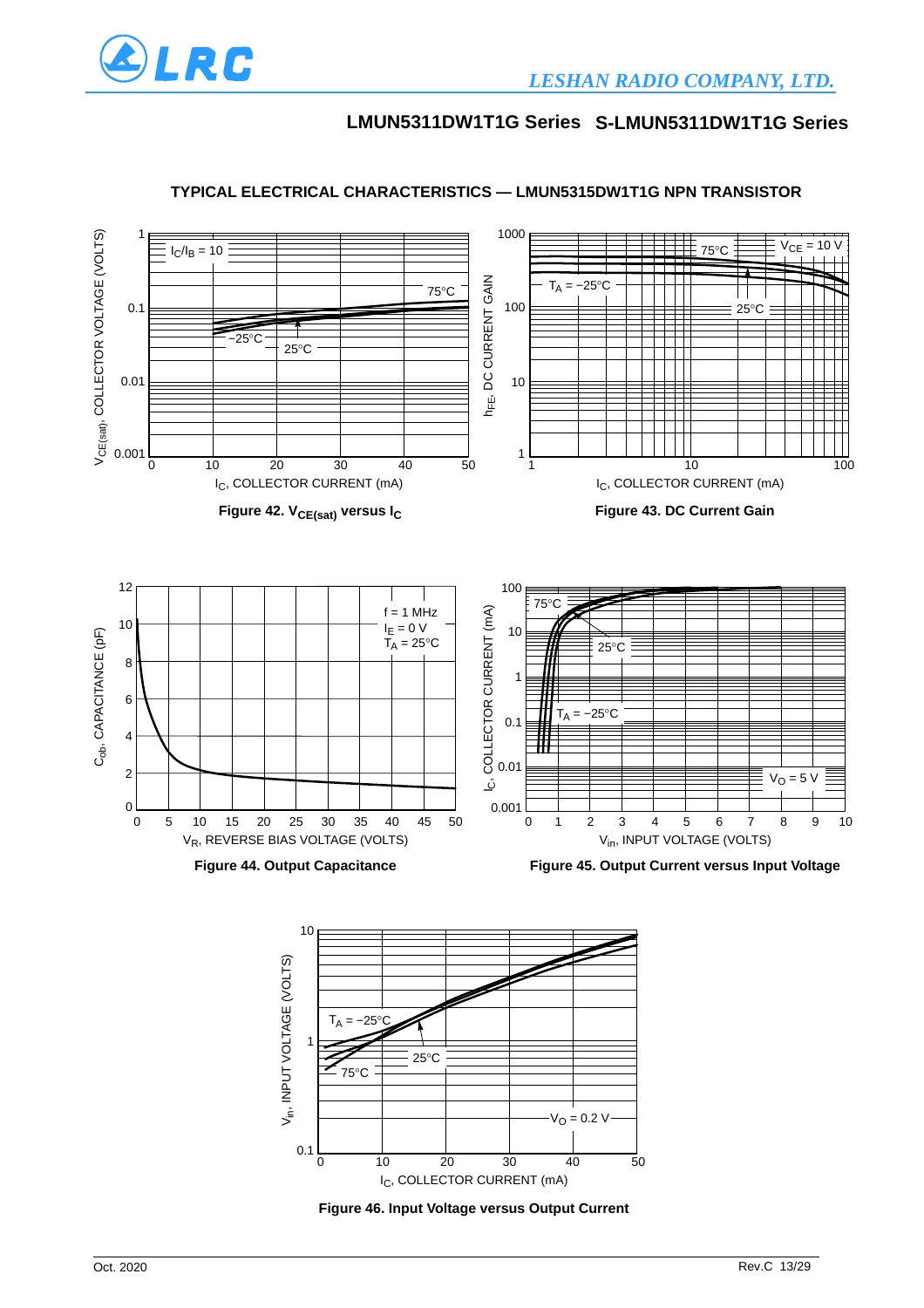



#### **TYPICAL ELECTRICAL CHARACTERISTICS — LMUN5315DW1T1G PNP TRANSISTOR**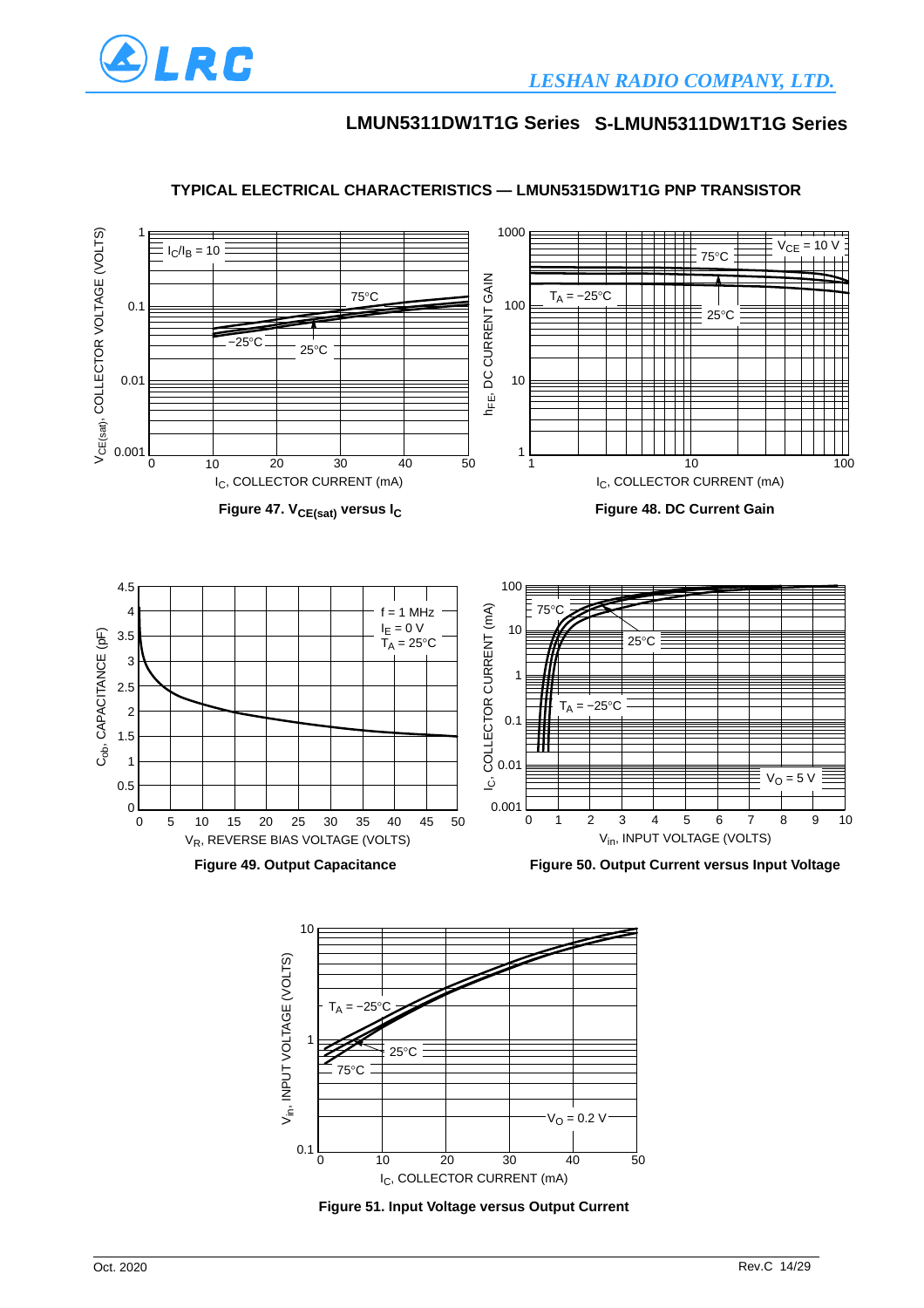



#### **TYPICAL ELECTRICAL CHARACTERISTICS — LMUN5316DW1T1G NPN TRANSISTOR**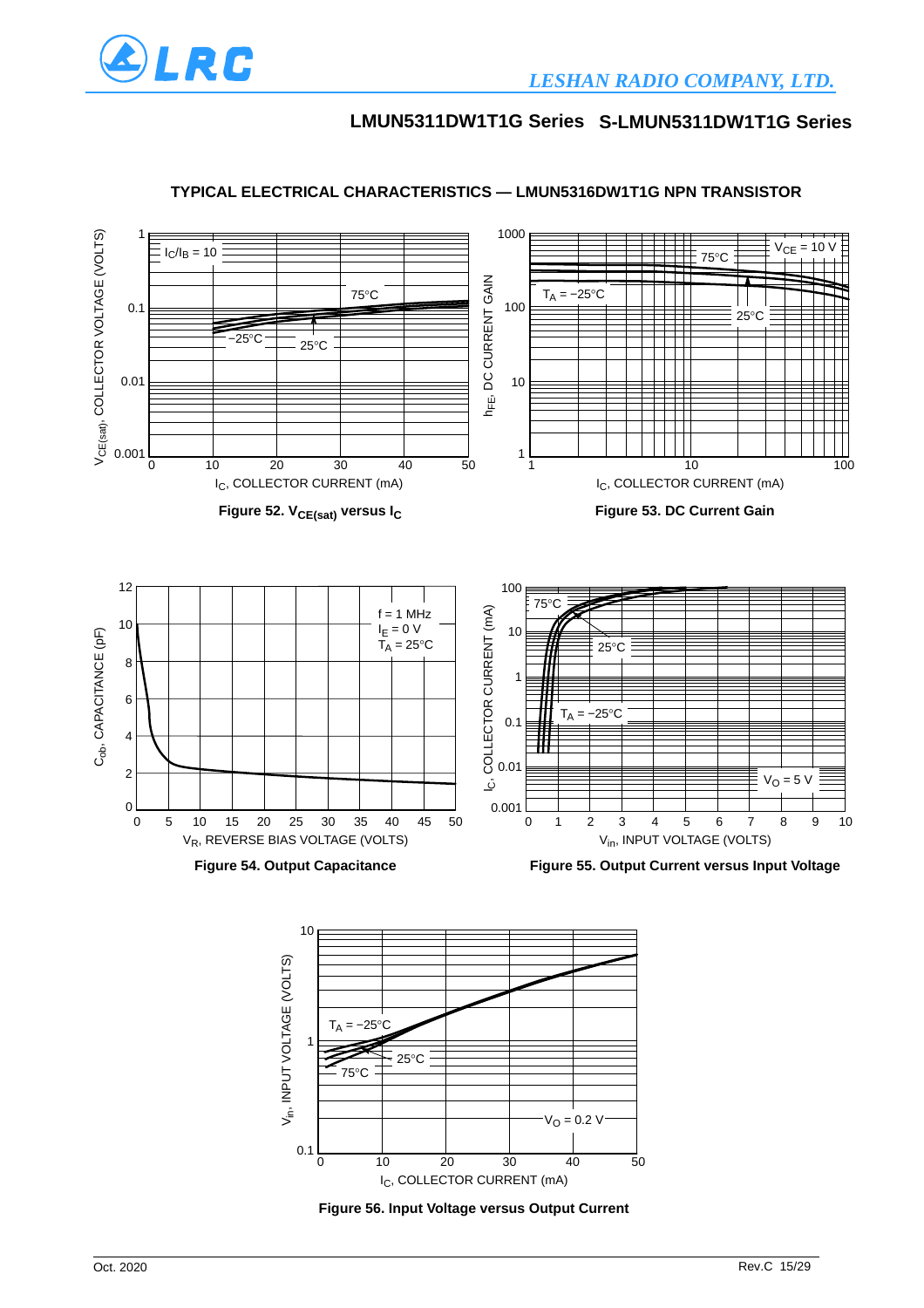



#### **TYPICAL ELECTRICAL CHARACTERISTICS — LMUN5316DW1T1G PNP TRANSISTOR**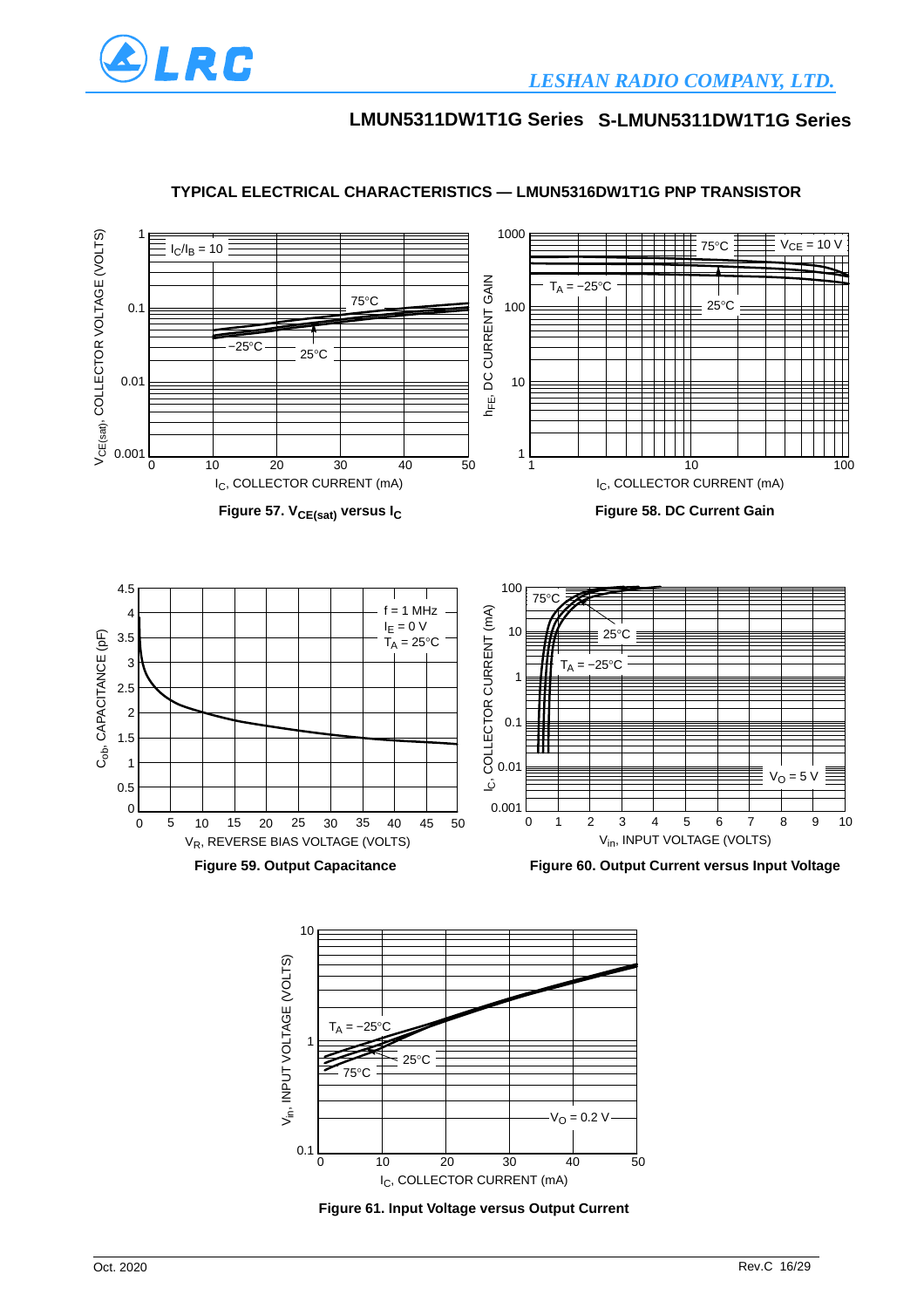



### **TYPICAL ELECTRICAL CHARACTERISTICS — LMUN5330DW1T1G NPN TRANSISTOR**



**Figure 65. Input Voltage versus Output Current**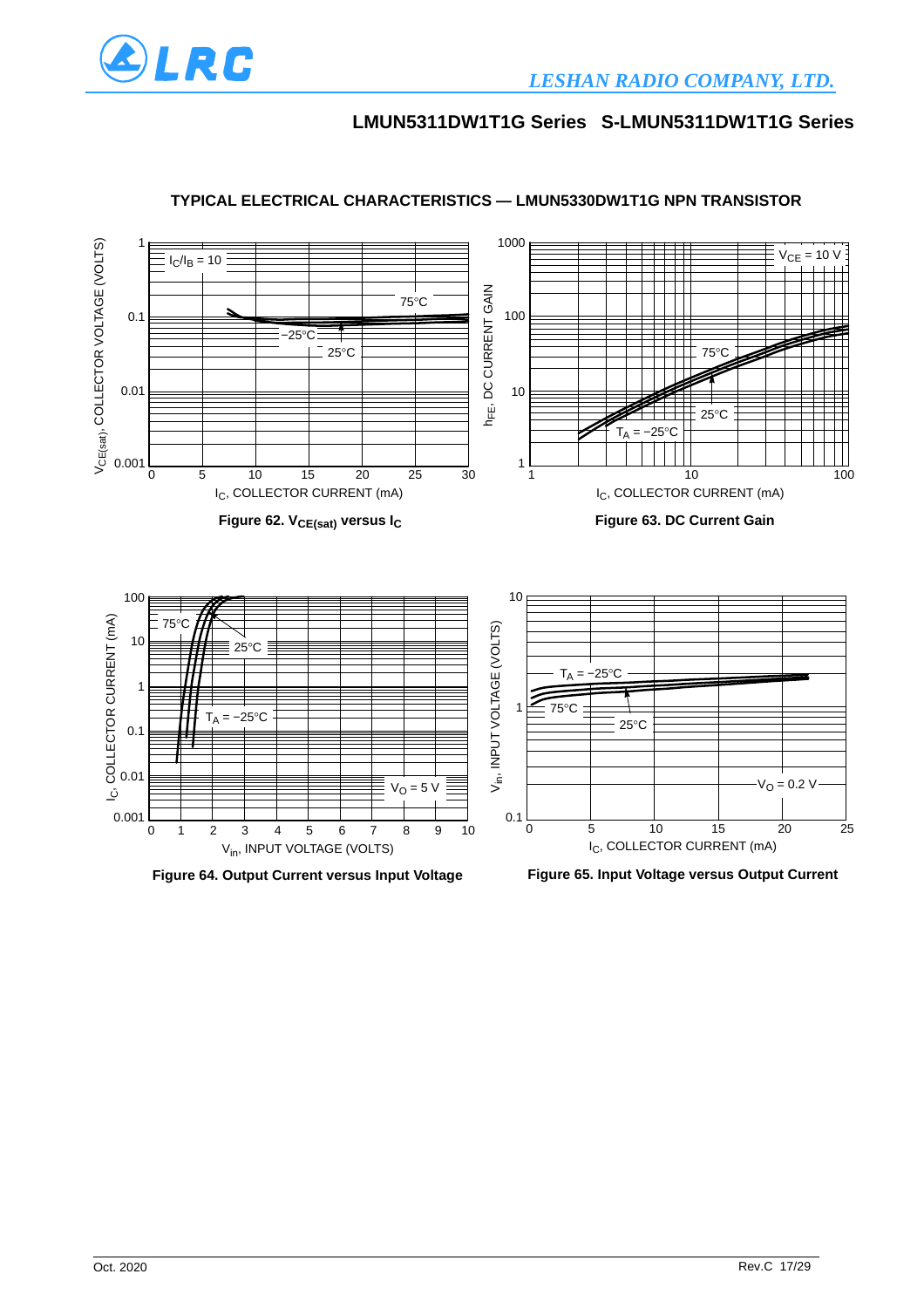



#### **TYPICAL ELECTRICAL CHARACTERISTICS — LMUN5330DW1T1G PNP TRANSISTOR**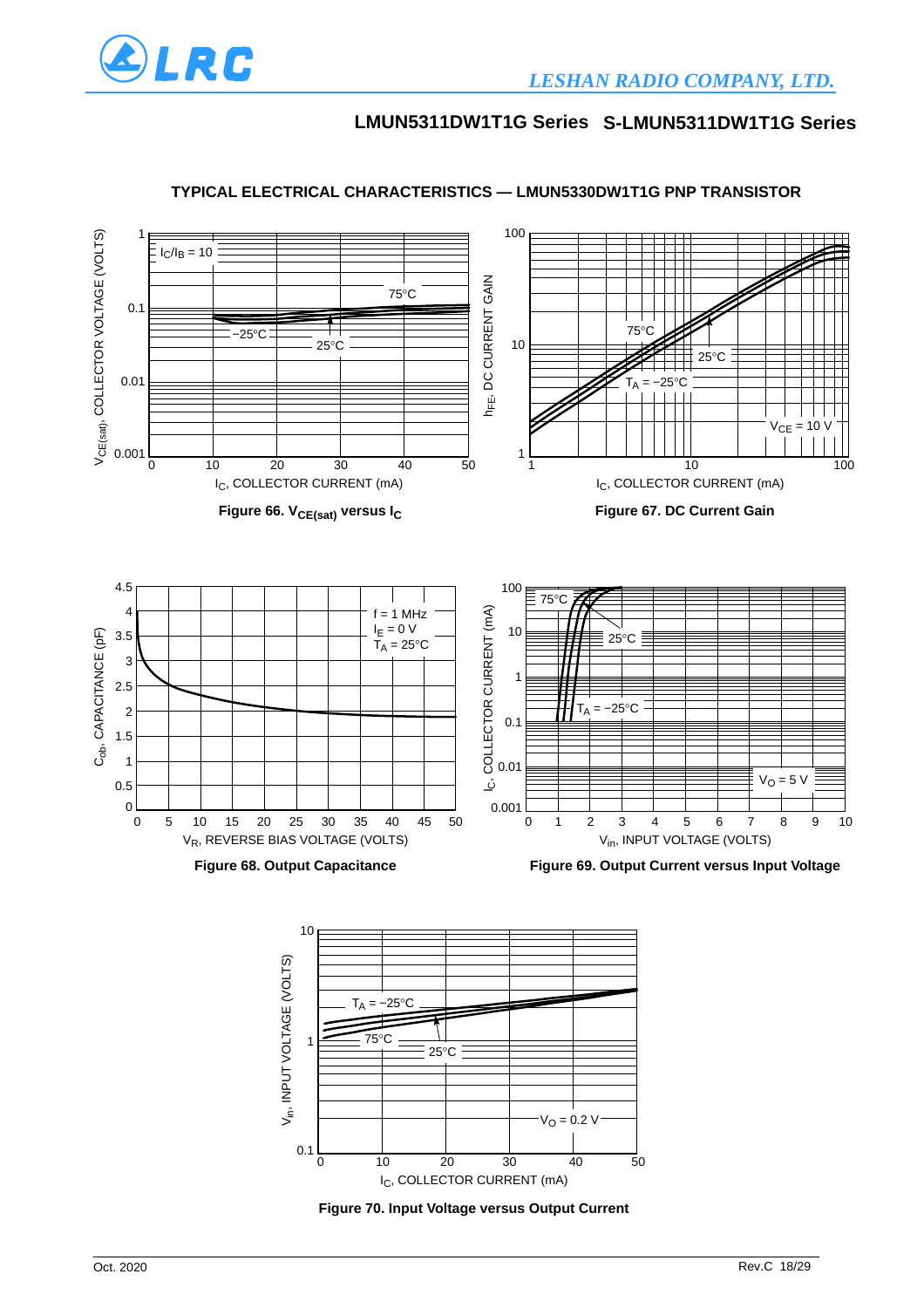



#### **TYPICAL ELECTRICAL CHARACTERISTICS — LMUN5331DW1T1G PNP TRANSISTOR**

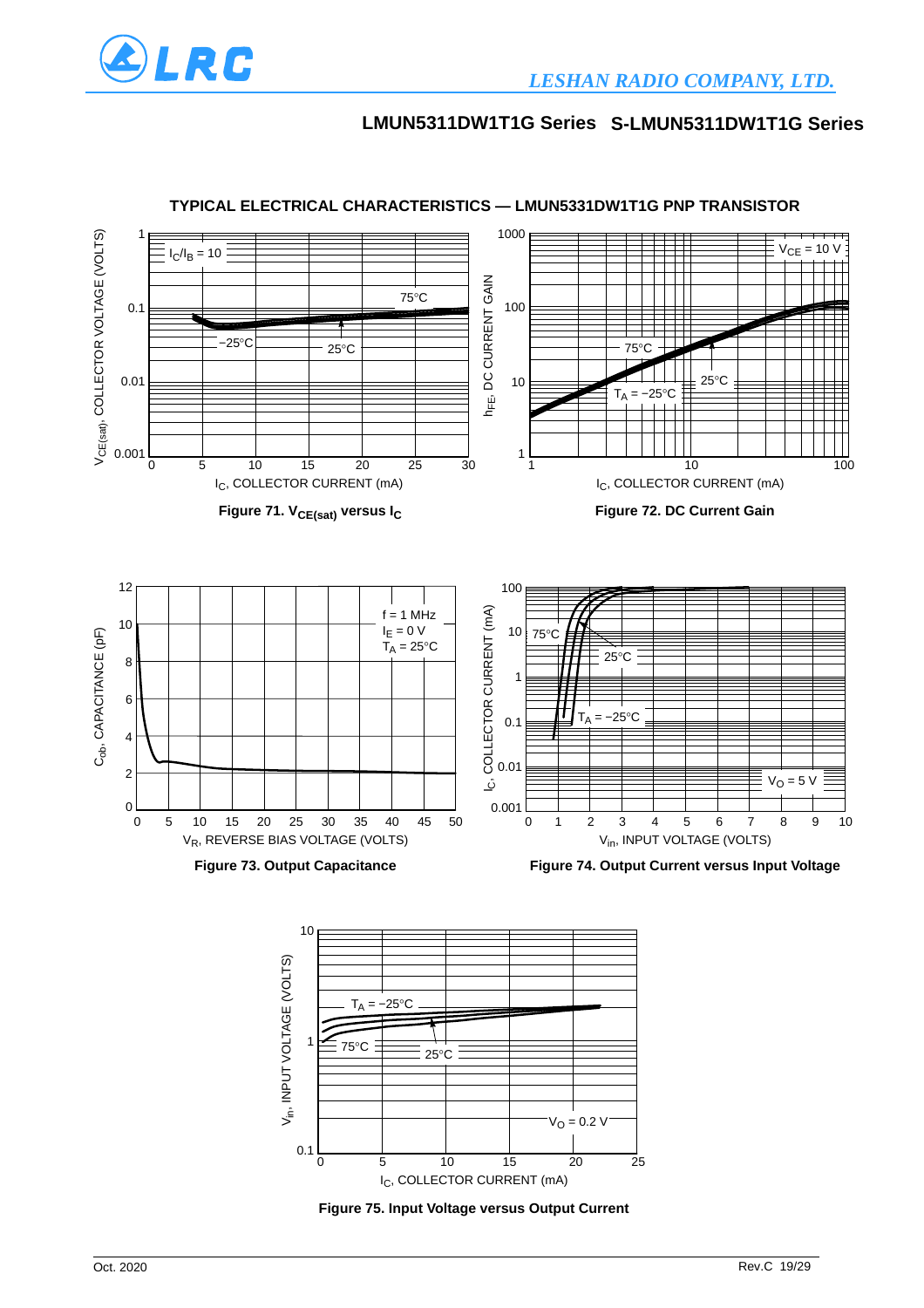



### **TYPICAL ELECTRICAL CHARACTERISTICS — LMUN5331DW1T1G PNP TRANSISTOR**

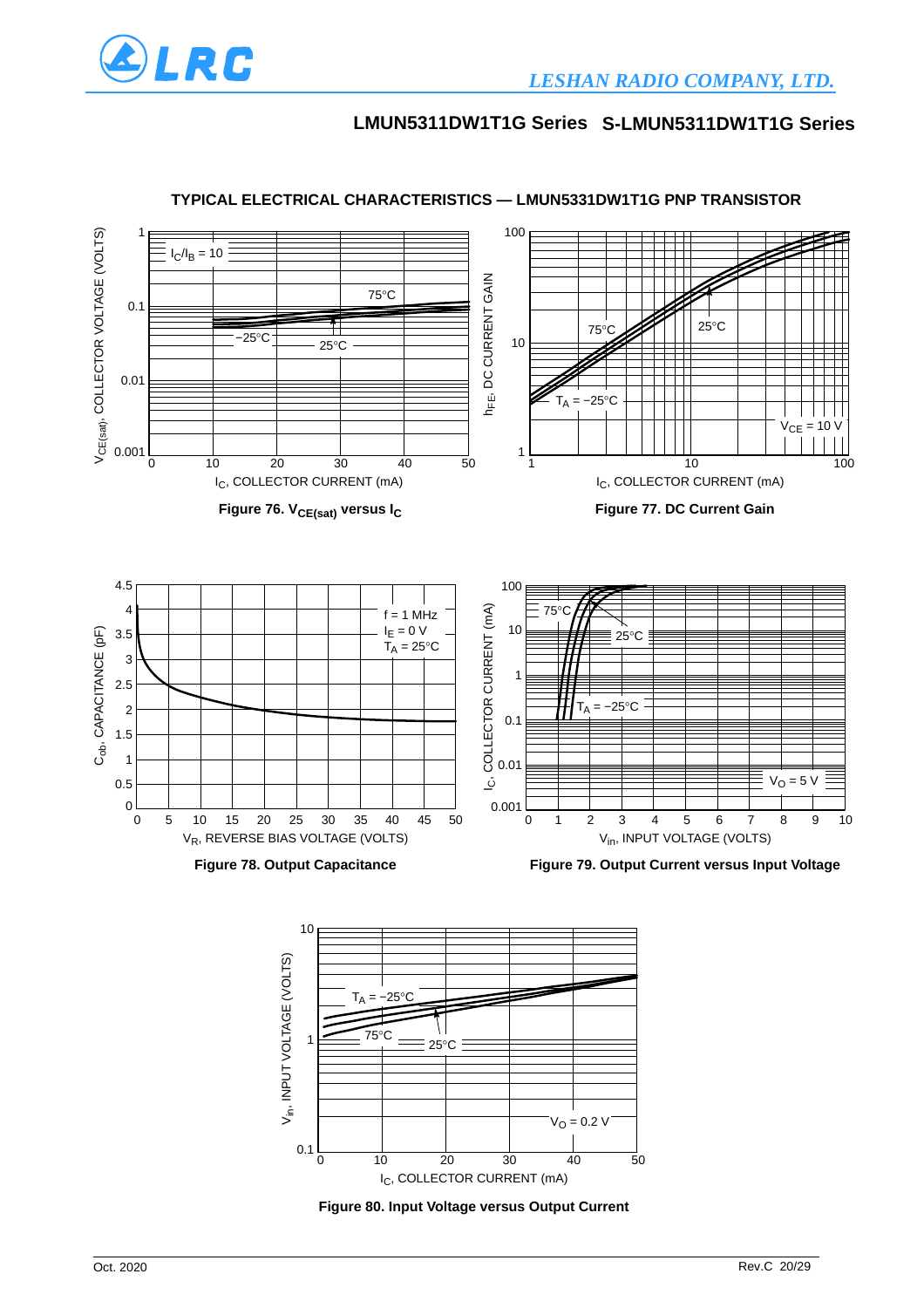



#### **TYPICAL ELECTRICAL CHARACTERISTICS — LMUN5332DW1T1G NPN TRANSISTOR**

**Figure 85. Input Voltage versus Output Current**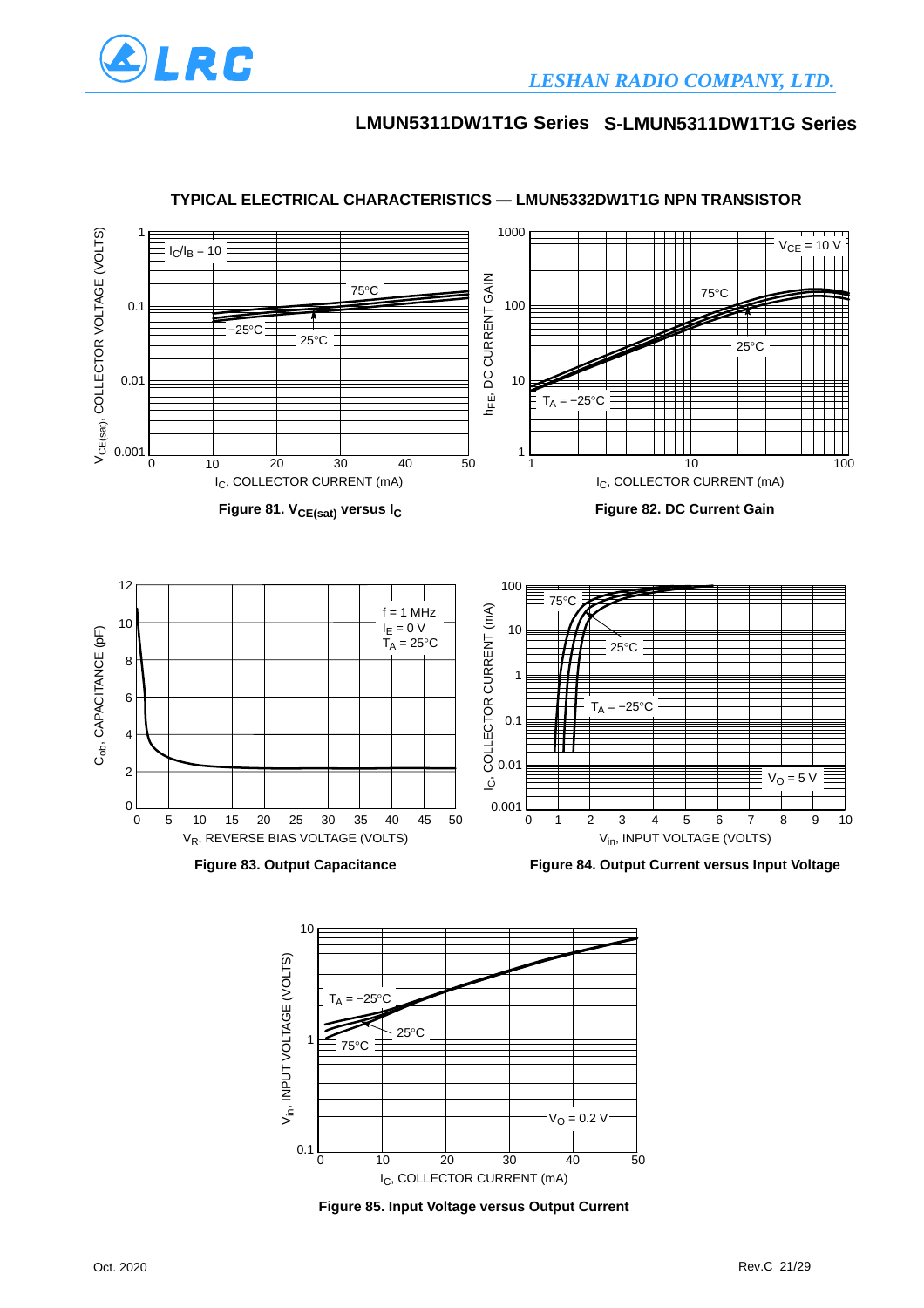



### **TYPICAL ELECTRICAL CHARACTERISTICS — LMUN5332DW1T1G PNP TRANSISTOR**

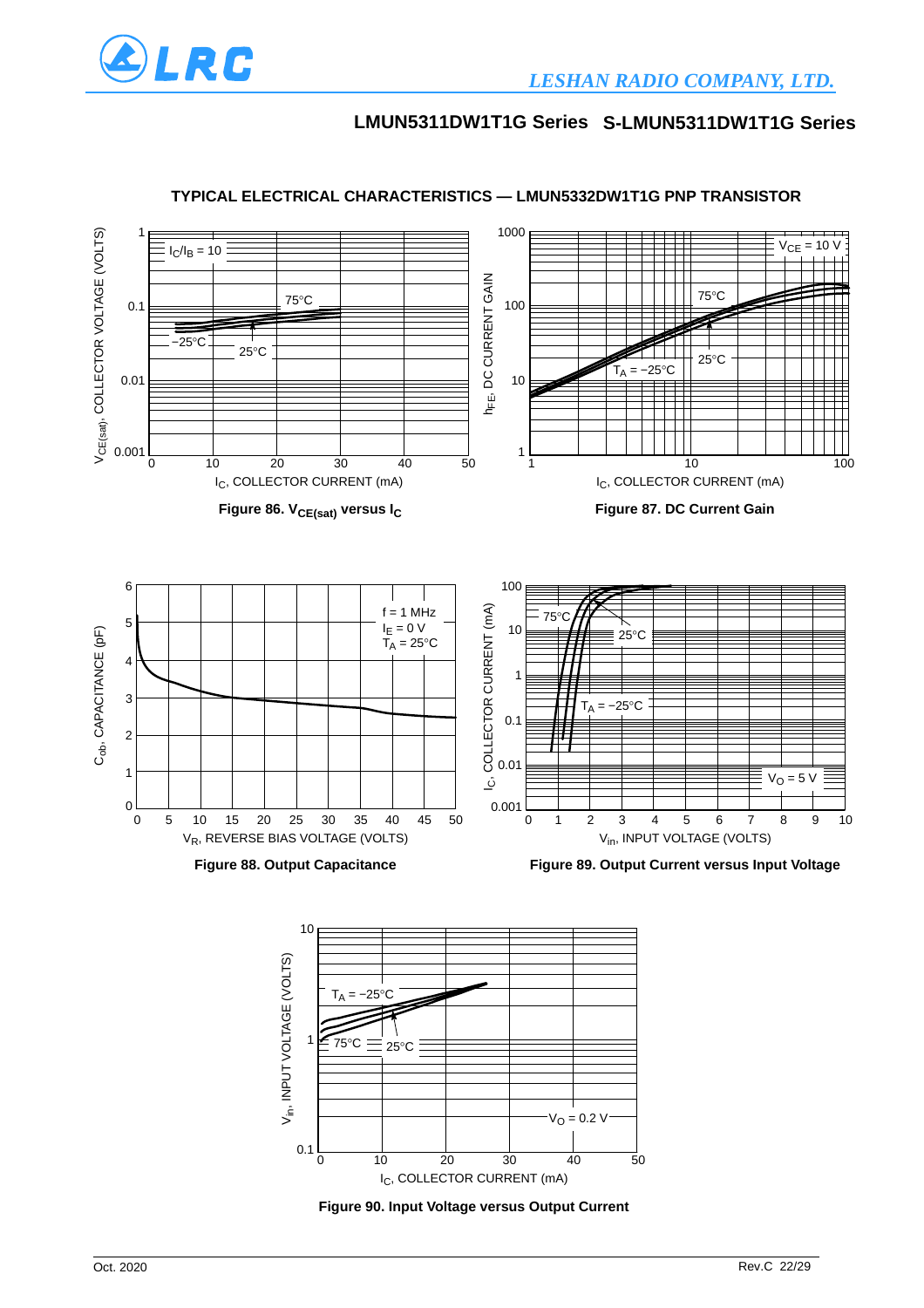



#### **TYPICAL ELECTRICAL CHARACTERISTICS — LMUN5333DW1T1G NPN TRANSISTOR**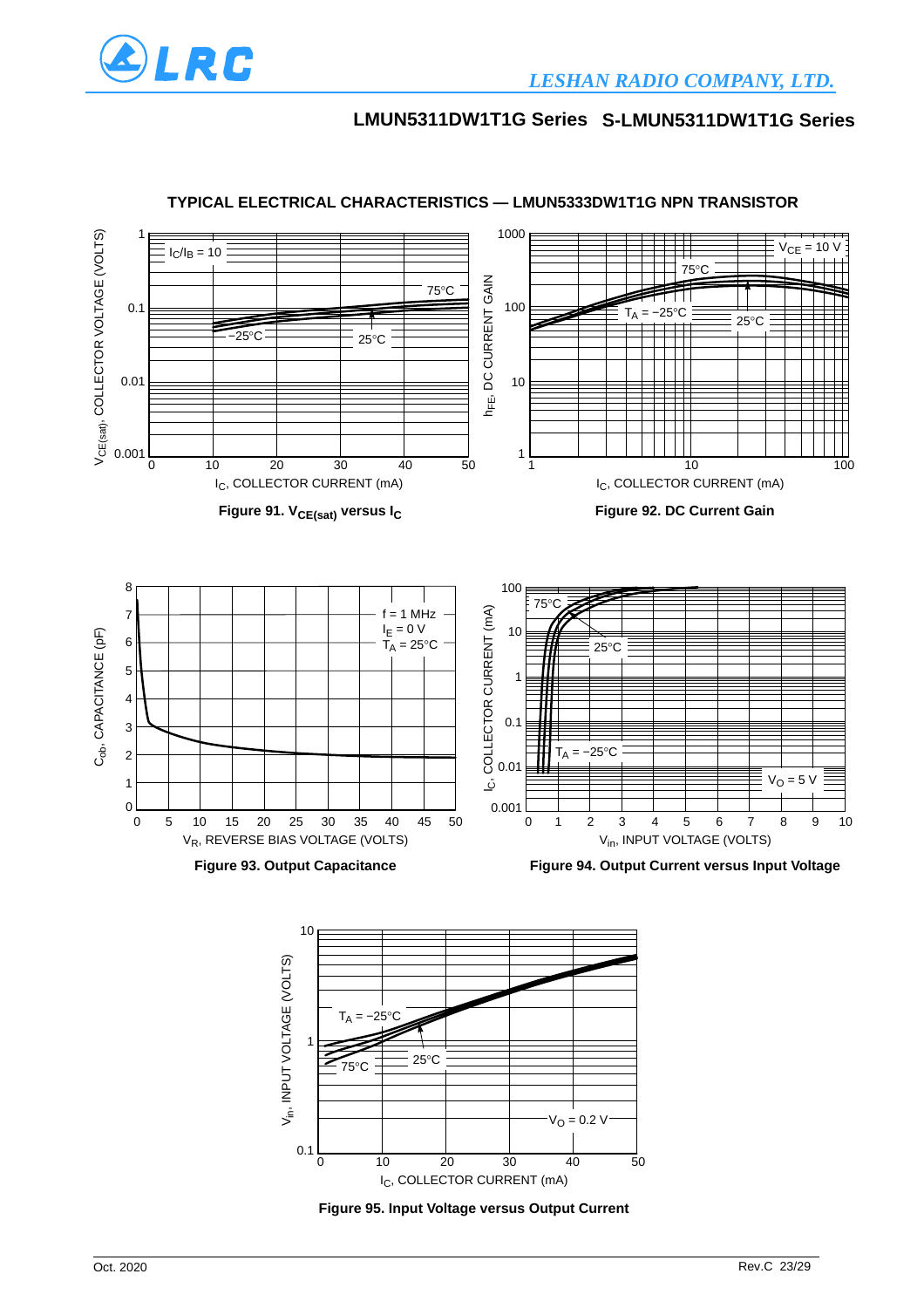

#### **TYPICAL ELECTRICAL CHARACTERISTICS — LMUN5333DW1T1G PNP TRANSISTOR**

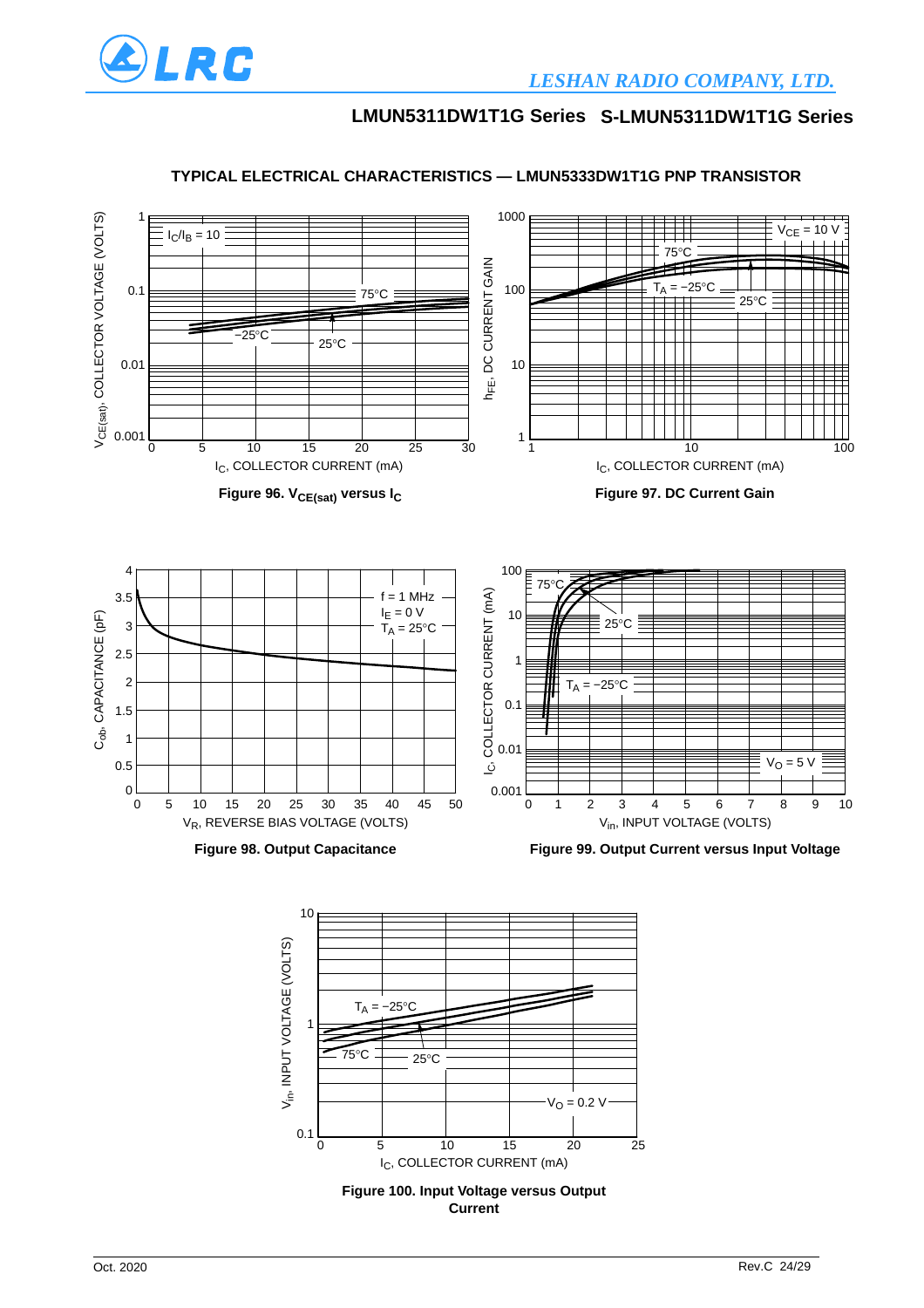



#### **TYPICAL ELECTRICAL CHARACTERISTICS — LMUN5334DW1T1G NPN TRANSISTOR**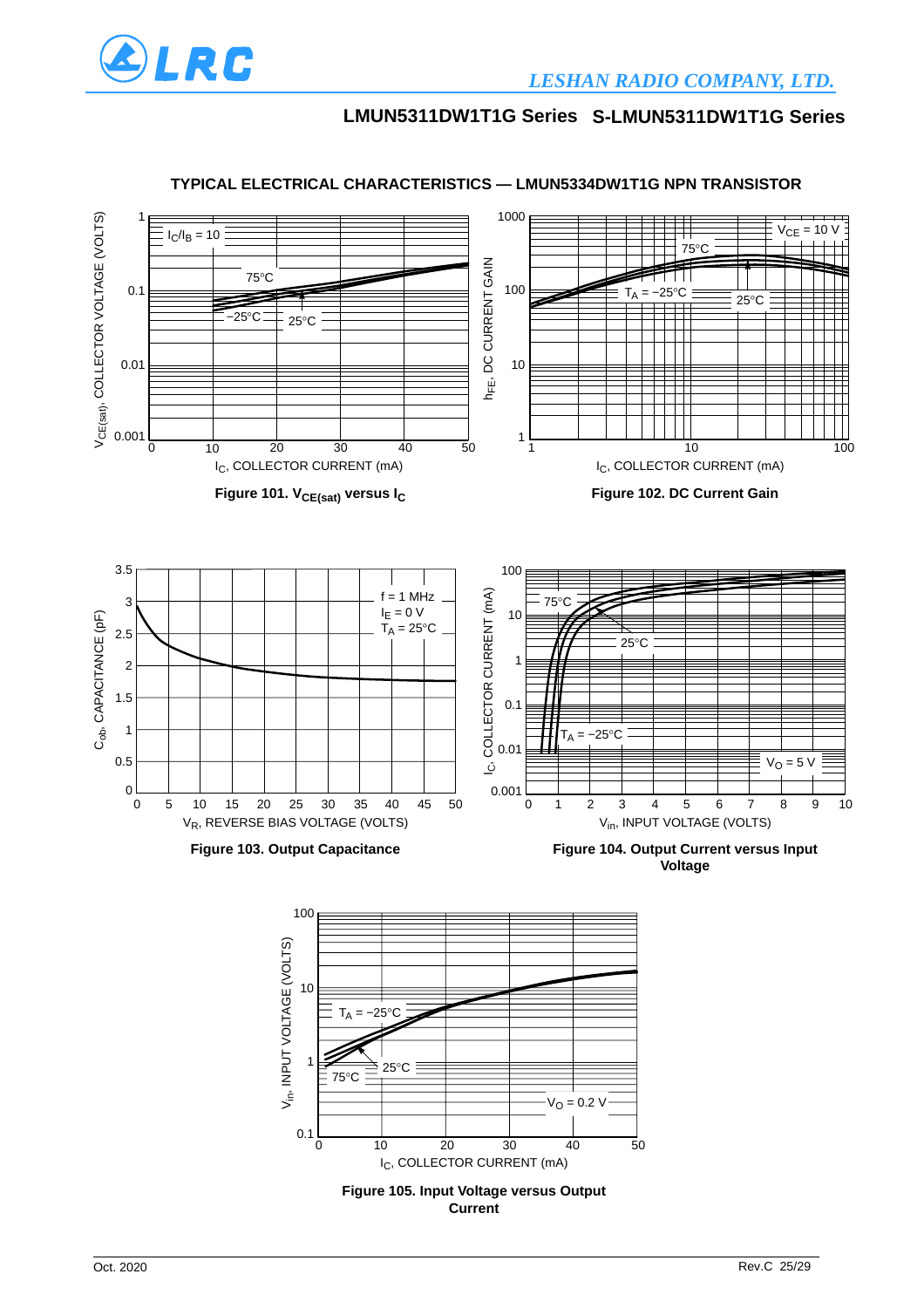



### **TYPICAL ELECTRICAL CHARACTERISTICS — LMUN5334DW1T1G PNP TRANSISTOR**

ALRC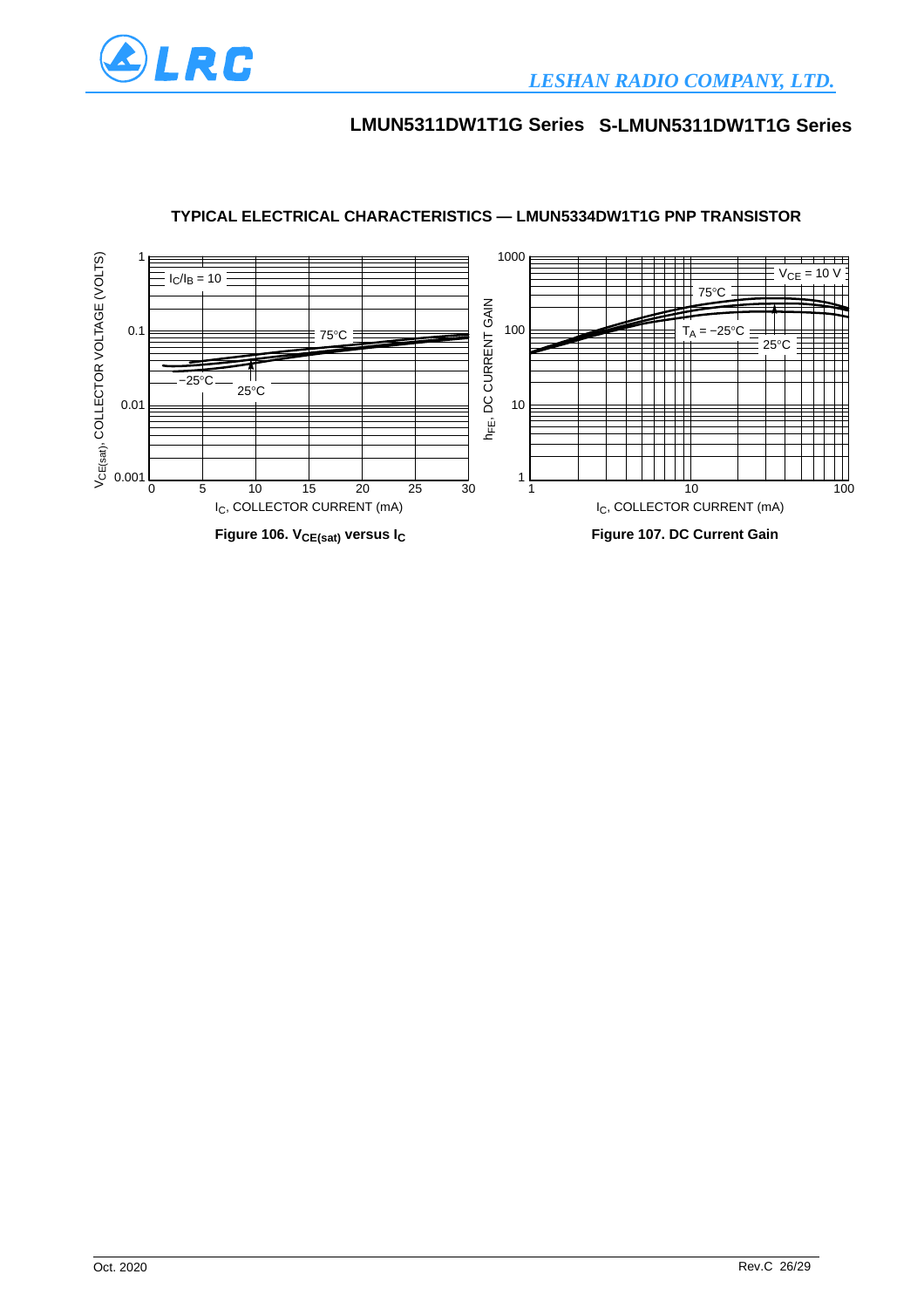



#### **TYPICAL ELECTRICAL CHARACTERISTICS — LMUN5335DW1T1G NPN TRANSISTOR**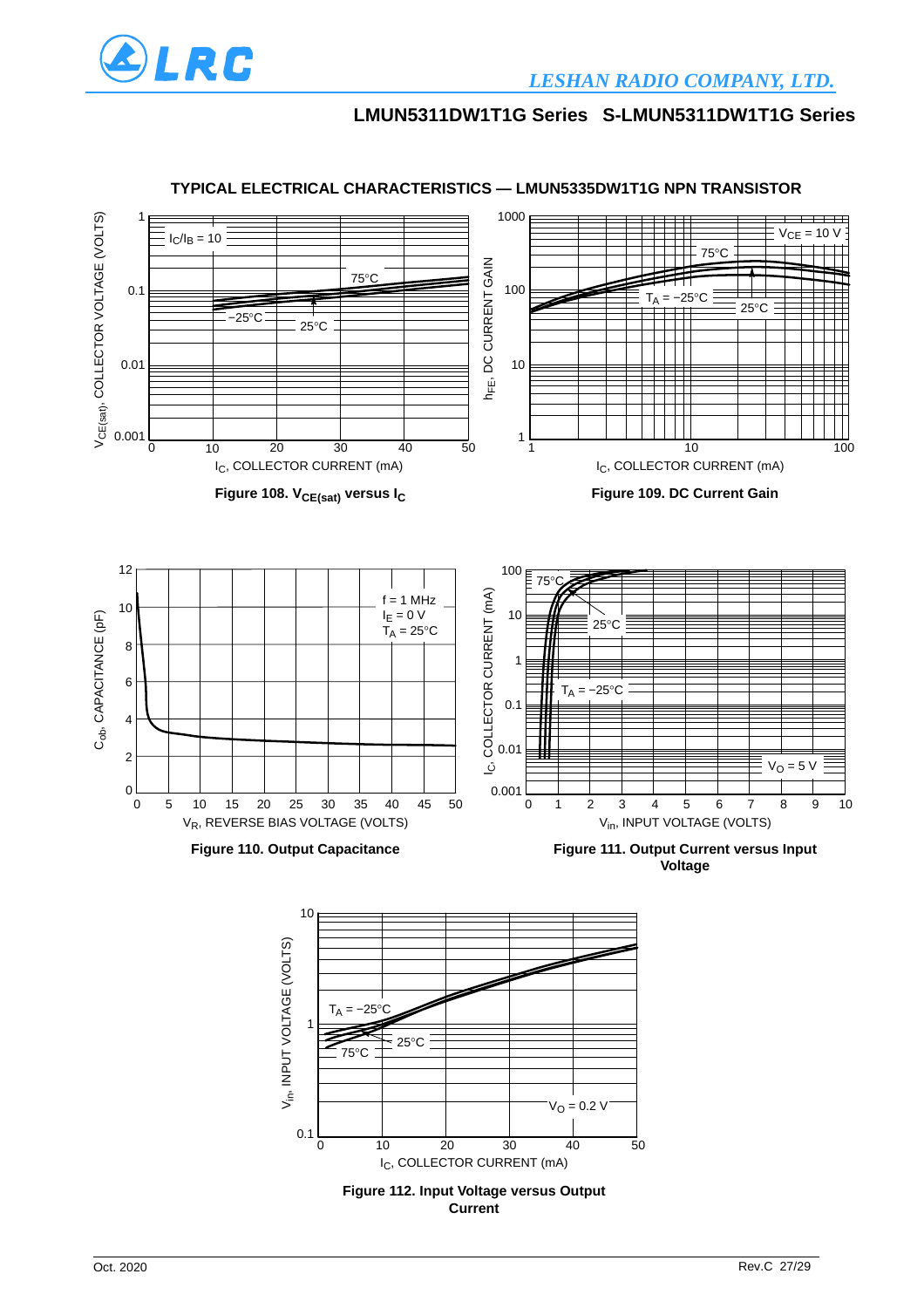



#### **TYPICAL ELECTRICAL CHARACTERISTICS — LMUN5335DW1T1G PNP TRANSISTOR**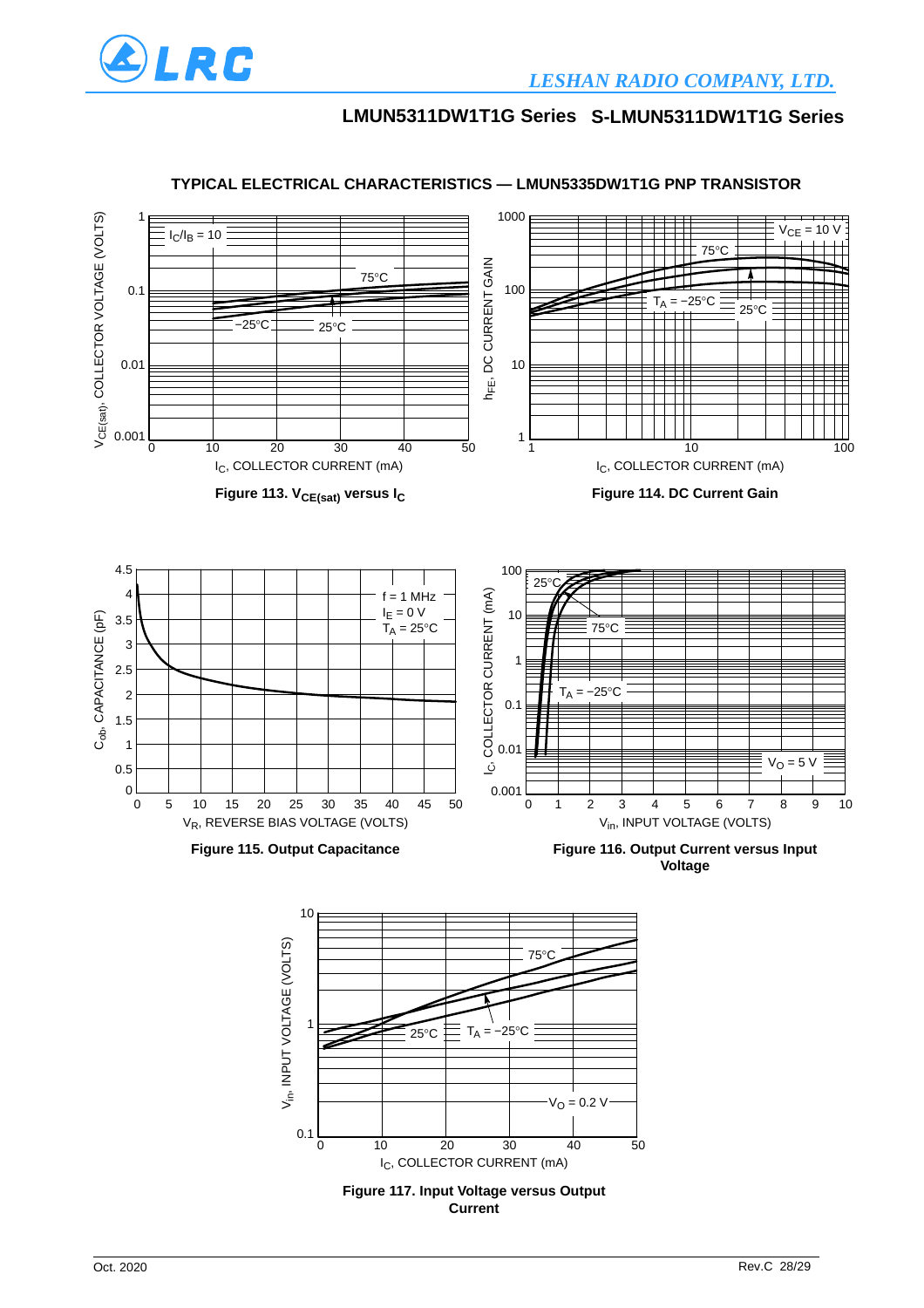

### SC-88/SOT-363

0.2 (0.008)MIBM

K

N

#### NOTES:

- 1. DIMENSIONING AND TOLERANCING PER ANSI Y14.5M, 1982.
- 2. CONTROLLING DIMENSION: INCH.

| <b>DIM</b> |            | <b>INCHES</b> | <b>MILLIMETERS</b> |            |  |
|------------|------------|---------------|--------------------|------------|--|
|            | <b>MIN</b> | <b>MAX</b>    | <b>MIN</b>         | <b>MAX</b> |  |
| A          | 0.071      | 0.087         | 1.80               | 2.20       |  |
| в          | 0.045      | 0.053         | 1.15               | 1.35       |  |
| C          | 0.031      | 0.043         | 0.80               | 1.10       |  |
| D          | 0.004      | 0.012         | 0.10               | 0.30       |  |
| G          | 0.026 BSC  |               |                    | 0.65 BSC   |  |
| н          |            | 0.004         |                    | 0.10       |  |
| J          | 0.004      | 0.010         | 0.10               | 0.25       |  |
| Κ          | 0.004      | 0.012         | 0.10               | 0.30       |  |
| N          | 0.008 REF  |               |                    | 0.20 REF   |  |
| s          | 0.079      | 0.087         | 2.00               | 2.20       |  |

PIN 1. EMITTER 2 2. BASE 2 3. COLLECTOR 1 4.EMITTER 1 5. BASE 1 6.COLLECTOR 2



J

A G 6 5 4 S  $E -$ 1 | 2 | 3 - D<sub>6PL</sub> ╘